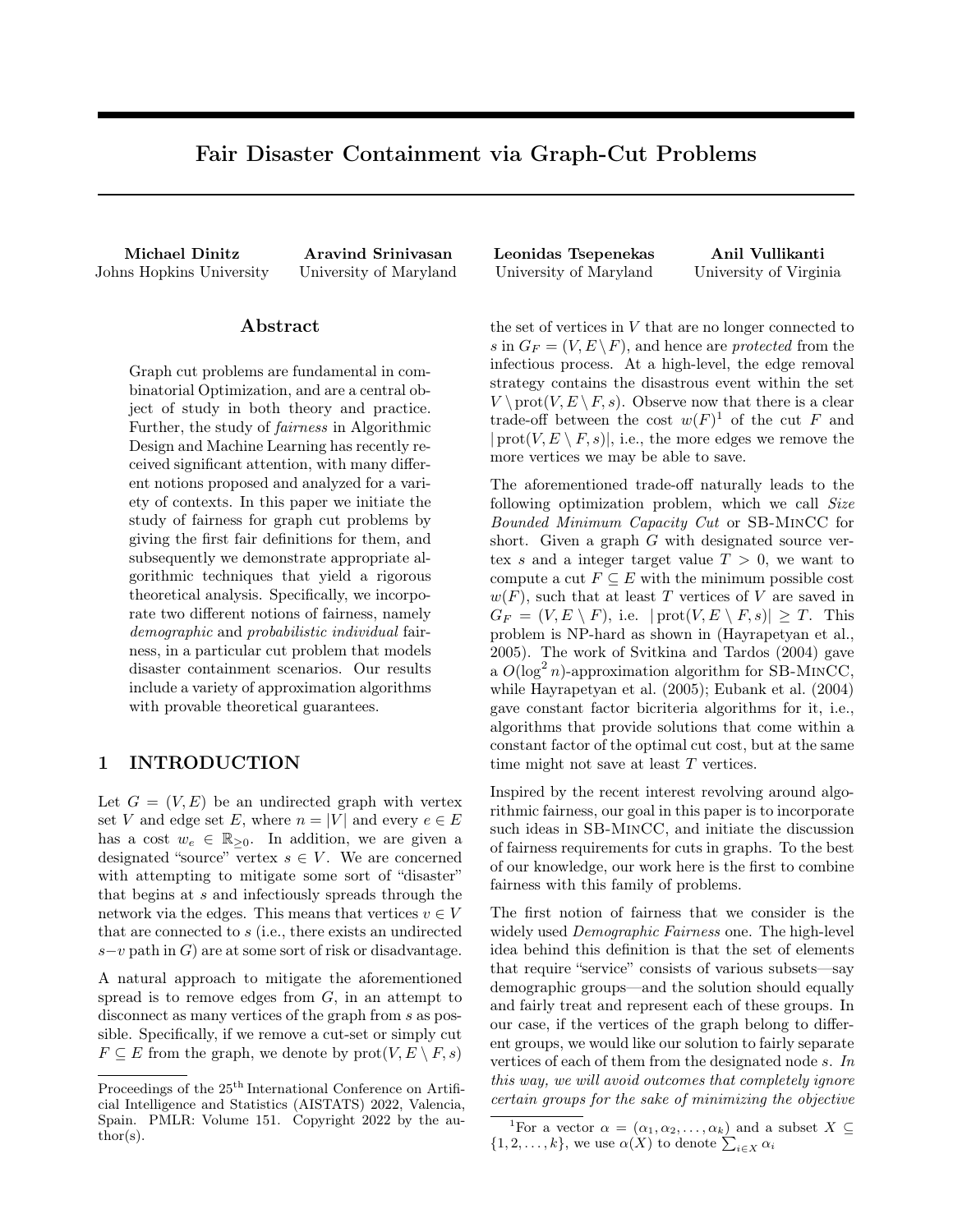function. Hence, we define the following problem.

DEMFAIRCUT: In addition to a graph  $G = (V, E)$  with weights  $\{w_e\}_{e \in E}$  and the source  $s \in V$ , for some integer  $\gamma \geq 1$  we are given sets  $V_1, V_2, \ldots, V_{\gamma}$  and values  $f_1, f_2, \ldots, f_{\gamma}$  $f_1, f_2, \ldots, f_{\gamma}$  $f_1, f_2, \ldots, f_{\gamma}$ , such that  $\forall h \in [\gamma]^2$  we have  $V_h \subseteq V$ and  $f_h \in (0,1]$ . Note that each  $v \in V$  may actually belong to multiple sets  $V_h$ . Letting  $n_h = |V_h|$ , the goal is to find a cut  $F \subseteq E$  with the minimum possible  $w(F)$ , subject to the constraint that  $|V_h \cap \text{prot}(V, E \setminus F, s)| \ge f_h \cdot n_h \text{ for all } h \in [\gamma].$  In words, if each  $V_h$  is interpreted as a demographic, we want the minimum cost cut under the condition that at least an  $f_h$  fraction of the points in  $V_h$  are disconnected from s (for all h).

Instantiating this definition with different values of  $f<sub>h</sub>$ allows us to model a variety of fairness scenarios. For example, setting  $f_h = 1/2$  would let us guarantee a solution that protects at least half the vertices of each  $V_h$ . Alternatively, we can set  $f_h$  to be a decreasing function of  $n_h/n$ , and thus yield a solution that focuses more on protecting smaller demographics. Moreover, notice that SB-MINCC is a special case of DEMFAIRCUT, where  $\gamma = 1$  (we only have one demographic group) and  $f_1 = \frac{T}{n}$ . Hence, DEMFAIRCUT is NP-hard, since SB-MinCC is already known to be NP-hard.

The second notion of fairness we consider is called Probabilistic Individual Fairness, and was first introduced in the context of robust clustering [\(Harris et al.,](#page-9-3) [2019;](#page-9-3) [Anegg et al., 2020\)](#page-9-4). According to it, the final solution should not simply be just one solution, but rather a distribution  $D$  over solutions. Then, considering each input element individually, the probability that it will get "good service" in a randomly drawn solution from this distribution, should be at most some given (fairness related) parameter. Obviously, sampling from this constructed distribution  $\mathcal D$  must be achievable in polynomial time, and we call such distributions efficiently-sampleable. Under this notion of fairness, we avoid outcomes that deterministically prevent satisfactory outcomes for certain individuals.

Incorporating the above concept of fairness in SB-MinCC, implies that besides the global guarantee of saving at least  $T$  vertices, we also need to provide a stochastic guarantee for each individual vertex, ensuring it that in the final solution it will be disconnected from s with a certain probability. For instance, ensure that each vertex gets disconnected with probability at least 1/2, and hence no specific vertex enjoys preferential treatment. The formal definition follows.

INDFAIRCUT: In addition to a graph  $G = (V, E)$  with weights  $\{w_e\}_{e \in E}$ , a target  $T \in \mathbb{N}_{\geq 0}$  and source  $s \in$ 

V, for each  $v \in V \setminus \{s\}$  we are also given a value  $p_v \in [0, 1]$ . The goal is to find an efficiently-sampleable distribution D over the cuts  $\mathcal{F}(B) = \{F \subseteq E : w(F) \leq$  $B \wedge |\text{prot}(V, E \setminus F, s)| \geq T\}, \text{ such that } \Pr_{F \sim \mathcal{D}}[v \in$  $\text{prot}(V, E \setminus F, s)] \geq p_v$  for each  $v \in V \setminus \{s\}$ , and B is the minimum possible.

Further, SB-MINCC is also a special case of INDFAIR-CUT, since we can always set  $p_v = 0$  for all  $v \in V \setminus \{s\}$ and make the stochastic constraints void. Hence, IND-FAIRCUT is also NP-hard.

Observation 1.1. In both problems, we can assume that the disastrous event simultaneously starts from a set of vertices S, instead of just a single designated vertex. This assumption is without loss of generality, since  $S$  can be merged into a single vertex  $s$  (by retaining all edges between S and  $V \setminus S$ , thus giving an equivalent formulation that matches ours.

#### 1.1 Contribution and Outline

Our main contribution lies in introducing the first fair variants of graph-cut problems, together with approximation algorithms with provable guarantees for them.

In Section [2](#page-2-0) we present a technique that is required in our approach for solving DEMFAIRCUT and INDFAIR-CUT. The key insight is that we can reduce these problems on general graphs to the same problems on trees, by using a tree embedding result of [Räcke](#page-9-5) [\(2008\)](#page-9-5).

In Section [3](#page-3-0) we address demographic fairness. At first, we provide an  $O(\log n)$ -approximation algorithm for DEMFAIRCUT based on dynamic programming. The latter algorithm runs in polynomial time only when the number of groups  $\gamma$  is a constant. When  $\gamma$  is not a constant and can be any arbitrary value, we develop a different algorithm based on a linear programming relaxation together with a dependent randomized rounding technique. This result yields an  $O\left(\frac{\log n \log \gamma}{\epsilon^2 \cdot \min_h f_h}\right)$ approximation for any  $\epsilon > 0$ . However, we mention that the covering guarantee it provides to each demographic  $V_h$  is only that at least  $(1-\epsilon)f_h n_h$  vertices of it will be saved. Regarding the dependence on  $\min_h f_h$ , we believe that in realistic fairness related applications the covering fractions  $f_h$  should be relatively big, i.e., some constant  $f_h = \Omega(1)$ , since we care about protecting the vertices in the best way possible. Hence, the approximation ratio of our algorithm can be thought of as  $O\left(\frac{\log n \log \gamma}{\epsilon^2}\right)$ . Finally, we show that even on tree instances, DEMFAIRCUT with arbitrary  $\gamma$  is actually quite hard: it cannot be approximated better than  $\Omega(\log \gamma)$ . We do this by an approximation factor preserving reduction from SET COVER.

In Section [4](#page-6-0) we provide an  $O(\log n)$ -approximation algorithm for IndFairCut. The high-level approach of

<span id="page-1-0"></span><sup>&</sup>lt;sup>2</sup>We use [k] to denote  $\{1, \ldots, k\}$  for some integer  $k \geq 1$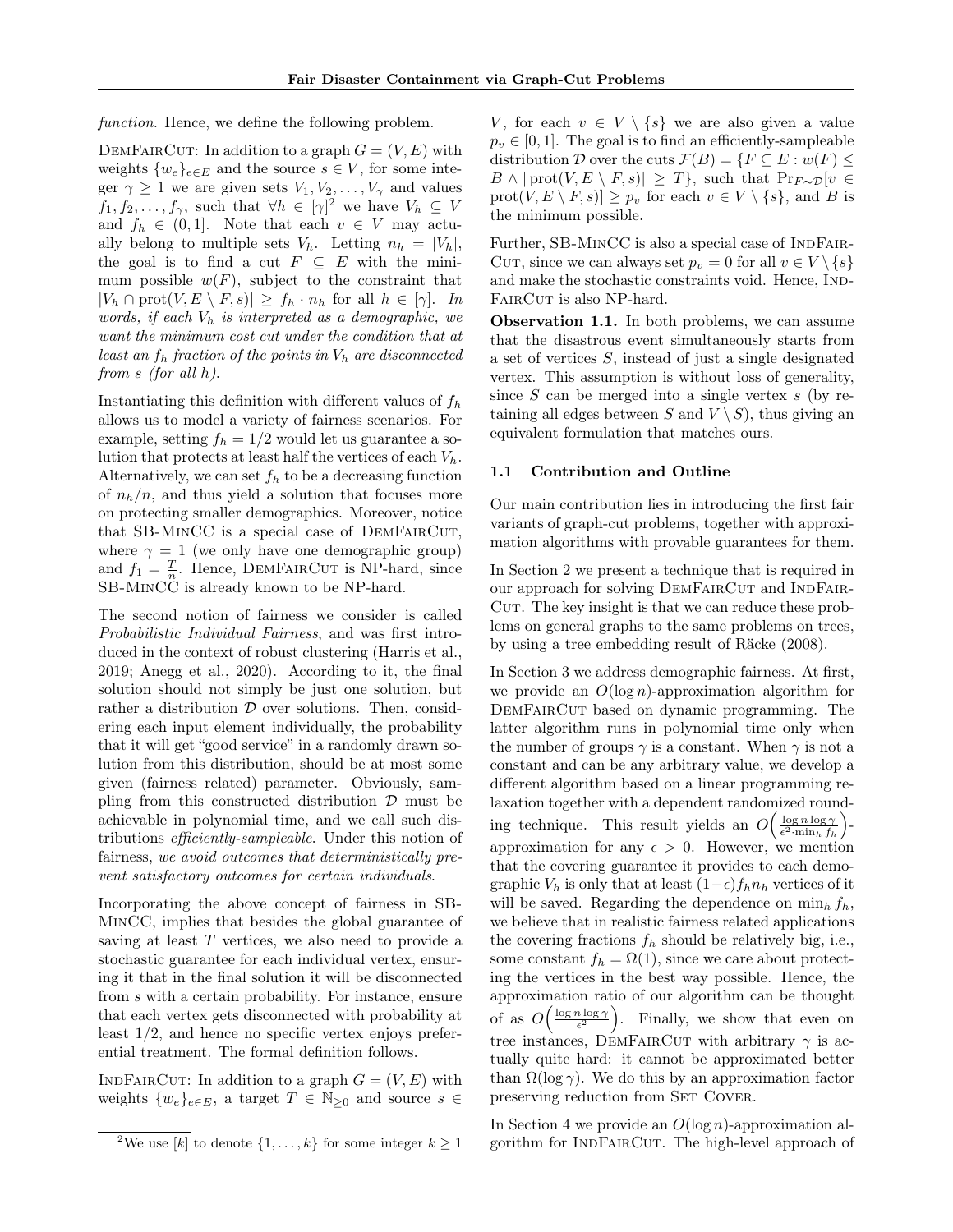this result relies on the round-or-cut technique developed by [Anegg et al.](#page-9-4) [\(2020\)](#page-9-4), which we tailor in a way that suits the specific needs of our problem.

Finally, notice that since SB-MinCC is a special case of DEMFAIRCUT (with  $\gamma = 1$ ), and also a special case of INDFAIRCUT (when  $p_v = 0$  for all  $v$ ), our dynamic programming algorithm from Section [3](#page-3-0) and the algorithm of Section [4,](#page-6-0) both provide a  $O(\log n)$ -approximation for SB-MINCC. This is an improvement over the best previously known  $O(\log^2 n)$ approximation of [Svitkina and Tardos](#page-9-1) [\(2004\)](#page-9-1).

All missing proofs are placed in Appendix [A.](#page-11-0)

### 1.2 Motivating Examples

Regarding demographic fairness, consider the following potential application. The vertices of the graph V would correspond to geographic areas across the globe, and an edge  $(u, v) \in E$  would denote whether or not there is underlying infrastructure, e.g., highways or airplane routes, that can transport people between areas u and v. The disastrous event in this scenario is the spread of a disease in a global health crisis. If an area  $u \in V$  is "infected", then it is natural to assume that neighboring areas (i.e., areas  $v \in V$  with  $(u, v) \in E$ ) can also get infected if we allow people to travel between  $u$  and  $v$ . A central planner will now naturally try to break a set of connections  $F \subseteq E$  from the infrastructure graph, such that the total cost  $w(F)$  of these actions will be as small as possible, while some guarantee on the number of protected areas  $|\text{prot}(V, E \setminus F, s)|$ is also satisfied. The value  $w(F)$  can be interpreted as the economic cost of the proposed strategy  $F$ , e.g., the lost revenue of airline companies resulting from cancelling flights.

In terms of fairness, we can think of the areas  $V$  as coming from  $\gamma$  different countries, with  $V_h$  being the areas associated with country  $h \in [\gamma]$ . Then, a fair solution would not tolerate a discrepancy in how many areas are protected across different countries. For example, a fair approach would be to ensure that each country has at least half of its areas protected, since the less "infected" areas each country has, the more easily it can keep its local crisis under control.

As far as individual fairness is concerned, consider a computer network facing the spread of a computer virus. In this scenario, we want to minimize the cost of the connections removed, such that the infectious process is kept under control and thus a certain number of users T does not get infected. However, each user of the network would arguably prefer to be in the set of protected vertices. Our notion of individual fairness as studied in INDFAIRCUT, will ensure exactly that in a stochastic sense, by using appropriate values  $p_v$ .

#### 1.3 Related Work

The unfair variant of our problems, i.e., SB-MinCC, was studied in [\(Hayrapetyan et al., 2005;](#page-9-0) [Svitkina and](#page-9-1) [Tardos, 2004;](#page-9-1) [Eubank et al., 2004\)](#page-9-2). These papers also considered additional versions of SB-MinCC, where the goal was to maximize  $|\text{prot}(V, E \setminus F, s)|$  (equivalently minimize  $|V \setminus \text{prot}(V, E \setminus F, s)|$  subject to an upper bound constraint on  $w(F)$ .

The study of fairness in algorithmic design and machine learning has recently received significant attention. This is mainly due to the realization that the output of standard optimization algorithms can very well lead to solutions that are highly unfair and hurtful for the individuals or the groups involved. Examples of this include racial bias in Airbnb rentals [\(Bad](#page-9-6)[ger, 2016\)](#page-9-6), gender bias in Google's Ad Settings [\(Datta](#page-9-7) [et al., 2015\)](#page-9-7) and discrimination in housing ads in Facebook [\(Benner et al., 2019\)](#page-9-8). There are two reasons why such unfortunate events occur. First, the training datasets may include implicit biases, and hence when algorithms are trained on them, they learn to perpetuate the underlying biases. Second, in many situations, even if the data is completely unbiased, merely optimizing an objective function does not suffice if fairness considerations are at play. In such cases, we must explicitly incorporate fairness constraints in our algorithm design process. Our work here tries to accomplish the latter.

Although algorithmic fairness has not yet been addressed in cut problems, there are other areas such as classification and clustering were examples of fair algorithms are abundant. For example, [Chierichetti](#page-9-9) [et al.](#page-9-9) [\(2017\)](#page-9-9); [Bercea et al.](#page-9-10) [\(2019\)](#page-9-10); [Bera et al.](#page-9-11) [\(2019\)](#page-9-11); [Huang et al.](#page-9-12) [\(2019\)](#page-9-12); [Backurs et al.](#page-9-13) [\(2019\)](#page-9-13); [Ahma](#page-9-14)[dian et al.](#page-9-14) [\(2019\)](#page-9-14) consider notions of demographic fairness in clustering, while [Brubach et al.](#page-9-15) [\(2020\)](#page-9-15); [Anegg](#page-9-4) [et al.](#page-9-4) [\(2020\)](#page-9-4); [Harris et al.](#page-9-3) [\(2019\)](#page-9-3) focus on notions of individually-fair clustering. In the context of fair classification, one of the most seminal works with significant implications in other fields as well, is the paper of [Dwork et al.](#page-9-16) [\(2012\)](#page-9-16). This work studies individual fairness and its interplay with a notion of demographic fairness, namely statistical parity. Some excellent surveys on the topic of algorithmic fairness are [\(Barocas](#page-9-17) [et al., 2019;](#page-9-17) [Mehrabi et al., 2021\)](#page-9-18).

# <span id="page-2-0"></span>2 REDUCTION TO TREE INSTANCES

In this section we show how both DEMFAIRCUT and INDFAIRCUT can be effectively reduced to solving an appropriate problem on a tree instance.

Definition 2.1. We call an algorithm for DEMFAIR-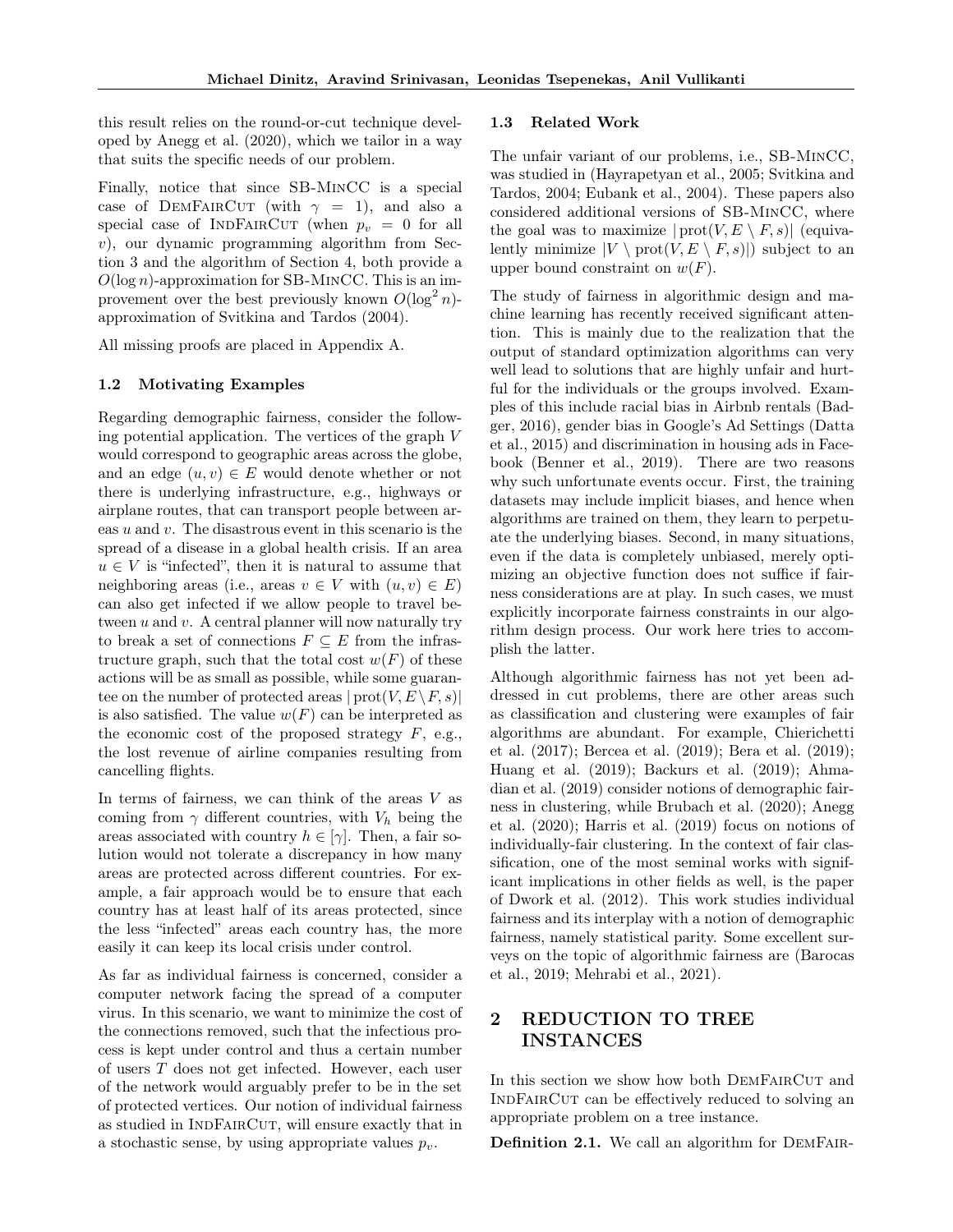CUT  $(\rho, \alpha)$ -bicriteria, if for any given problem instance  $\mathcal{I} = \{V, E, s, w, V_1, \ldots, V_{\gamma}, \vec{f}\}\$  with optimal value  $OPT_{\mathcal{I}}$ , it returns a solution F such that 1)  $w(F) \leq \rho OPT_{\mathcal{I}}$ , and 2)  $|\text{prot}(V, E \setminus F, s) \cap V_h| \geq$  $\alpha f_h n_h, \ \forall h \in [\gamma].$ 

<span id="page-3-1"></span>**Lemma 2.2.** If we have a  $(\rho, \alpha)$ -bicriteria algorithm for DEMFAIRCUT in trees, we can get a  $(\rho \cdot$  $O(\log n), \alpha$ )-bicriteria algorithm for DEMFAIRCUT in general graphs.

Our approach for tackling INDFAIRCUT uses as a black-box an algorithm for a new problem, which we call AUXCUT and we formally define below. In order to get an algorithm for general instances of AUXCUT, we again use a reduction to trees.

AUXCUT: We are given an undirected graph  $G =$  $(V, E)$ , a designated vertex  $s \in V$ , a budget  $B > 0$ , and a target value  $T \in \mathbb{N}_{\geq 0}$ . In addition, each  $e \in E$ has a weight  $w_e \geq 0$ , and each vertex  $v \in V \setminus \{s\}$ has a value  $a_v \geq 0$ . The goal is to find a cut F with  $w(F) \leq B$  and  $|\text{prot}(V, E \setminus F, s)| \geq T$ , that maximizes  $a(\text{prot}(V, E \setminus F, s)).$ 

**Definition 2.3.** We say that an algorithm is  $(1, 1, \rho)$ bicriteria for AUXCUT, if for any given instance  $\mathcal{I} =$  $(V, E, B, T, w, s, a)$  of the problem with optimal value  $OPT_{\mathcal{I}}$ , it returns a set of edges F, such that 1)  $w(F) \leq$  $\rho B$ , 2)  $|\text{prot}(V, E \setminus F, s)| \geq T$  and 3)  $a(\text{prot}(V, E \setminus F, s))$  $(F, s)$ )  $\geq$   $OPT_{\mathcal{I}}$ .

<span id="page-3-3"></span>**Lemma 2.4.** Given a  $(1, 1, \rho)$ -bicriteria algorithm for AUXCUT in tree instances, we get a  $(1, 1, \rho O(\log n))$  $bicriterion$  algorithm for  $AUXCUT$  in general graphs.

# <span id="page-3-0"></span>3 ADDRESSING DEMOGRAPHIC FAIRNESS

In this section we tackle DEMFAIRCUT and present two algorithms for it. The first works when is  $\gamma$  a constant, and is an  $O(\log n)$ -approximation. The second addresses the case of an arbitrary  $\gamma$ , and for any  $\epsilon > 0$ it is an  $\left(O\left(\frac{\log n \log \gamma}{\epsilon^2 \cdot \min_h f_h}\right), 1 - \epsilon\right)$ -bicriteria one.

## 3.1 Solving DEMFAIRCUT for  $\gamma = O(1)$

Given Lemma [2.2,](#page-3-1) we focus on only solving the problem in tree instances. Specifically, we show that when  $\gamma = O(1)$  the problem in trees can be solved optimally via dynamic programming. Without loss of generality, we can also assume that the given tree is rooted at s and it is binary (see Lemma 15.18 from [\(Williamson](#page-10-0) [and Shmoys, 2011\)](#page-10-0)). Before we describe our approach we need some additional notation. For a vertex  $v$ , let  $\phi_h(v) = 1$  if  $v \in V_h$  and 0 otherwise.

Our dynamic programming algorithm is based on a ta-

ble M, where  $M[v, k_1, k_2, \ldots, k_\gamma]$  represents the minimum cost of a cut in the subtree rooted at  $v$ , so that there are exactly  $k_h$  nodes from  $V_h$  that are connected to v. Let  $v_r$  be the right child of v, and let  $v_\ell$  be the left child of v. Observe that the optimal solution either cuts neither of the edges from  $v$  to its children, just the left edge, just the right edge, or both of the edges. So, we set  $M[v, k_1, k_2, \ldots, k_{\gamma}]$  to the minimum of the following:

- 1. min  $\left\{ M[v_{\ell}, k_1^{\ell}, k_2^{\ell}, \ldots, k_{\gamma}^{\ell}]+M[u_r, k_1^r, k_2^r, \ldots, k_{\gamma}^r]:\right.$  $k_h^{\ell} + k_h^r + \phi_h(v) = k_h \ \forall h \in [\gamma]$
- 2.  $\min \left\{ w_{(v,v_\ell)} + M[v_r, k'_1, k'_2, \ldots, k'_{\gamma}] : k'_h + \phi_h(v) = \right\}$  $k_h \ \forall h \in [\gamma]$
- 3. min  $\begin{cases} w_{(v,v_r)} + M[v_\ell, k'_1, k'_2, \ldots, k'_{\gamma}] : k'_h + \phi_h(v) = 0 \end{cases}$  $k_h \ \forall h \in [\gamma]$
- 4.  $w_{(v,v_r)} + w_{(v,v_\ell)}$  if  $k_h = \phi_h(v)$  for all  $h \in [\gamma], +\infty$ otherwise.

The first case above corresponds to cutting neither of the edges  $(v, v_r)$ ,  $(v, v_{\ell})$ , the second to cutting only  $(v, v_{\ell})$ , the third to cutting only  $(v, v_r)$ , and the fourth to cutting both.

In order to successfully fill in  $M$ , we begin by initializing  $M[v, \phi_1(v), \phi_2(v), \dots, \phi_{\gamma}(v)] = 0$  for all leaves v of the tree, and set all other table entries to  $+\infty$ . Then we proceed by filling the table bottom-up. There are at most  $O(n^{\gamma+1})$  table entries, and to compute each one we need to access at most  $2n^{\gamma}$  other ones. Thus, the total runtime is  $O(n^{2\gamma+1})$ . Finally, in order to find the optimal cut, we look for the minimum entry  $M[s, k_1, \ldots, k_\gamma],$  with  $k_h \leq (1 - f_h)n_h$  for all  $h \in [\gamma].$ 

<span id="page-3-2"></span>**Theorem 3.1.** When  $\gamma$  is a constant, we have an optimal dynamic programming algorithm for DEMFAIR-CUT in trees, running in time  $O(n^{2\gamma+1})$ .

Combining Theorem [3.1](#page-3-2) with Lemma [2.2,](#page-3-1) we see that our approach achieves the following.

**Theorem 3.2.** When  $\gamma = O(1)$ , we give a  $O(\log n)$ approximation algorithm for DEMFAIRCUT.

#### <span id="page-3-4"></span>3.2 Solving DEMFAIRCUT for an Arbitrary  $\gamma$

Given Lemma [2.2,](#page-3-1) we again focus on instances  $\mathcal{I} =$  $\{V, E, s, w, V_1, \ldots, V_{\gamma}, \vec{f}\},\$  where the underlying graph  $T = (V, E)$  is a tree. Moreover, we can assume without loss of generality that the tree is rooted at s. Before we proceed with the description of our algorithm, we need some more notation. For every  $v \in V$  let  $P(s, v) \subseteq E$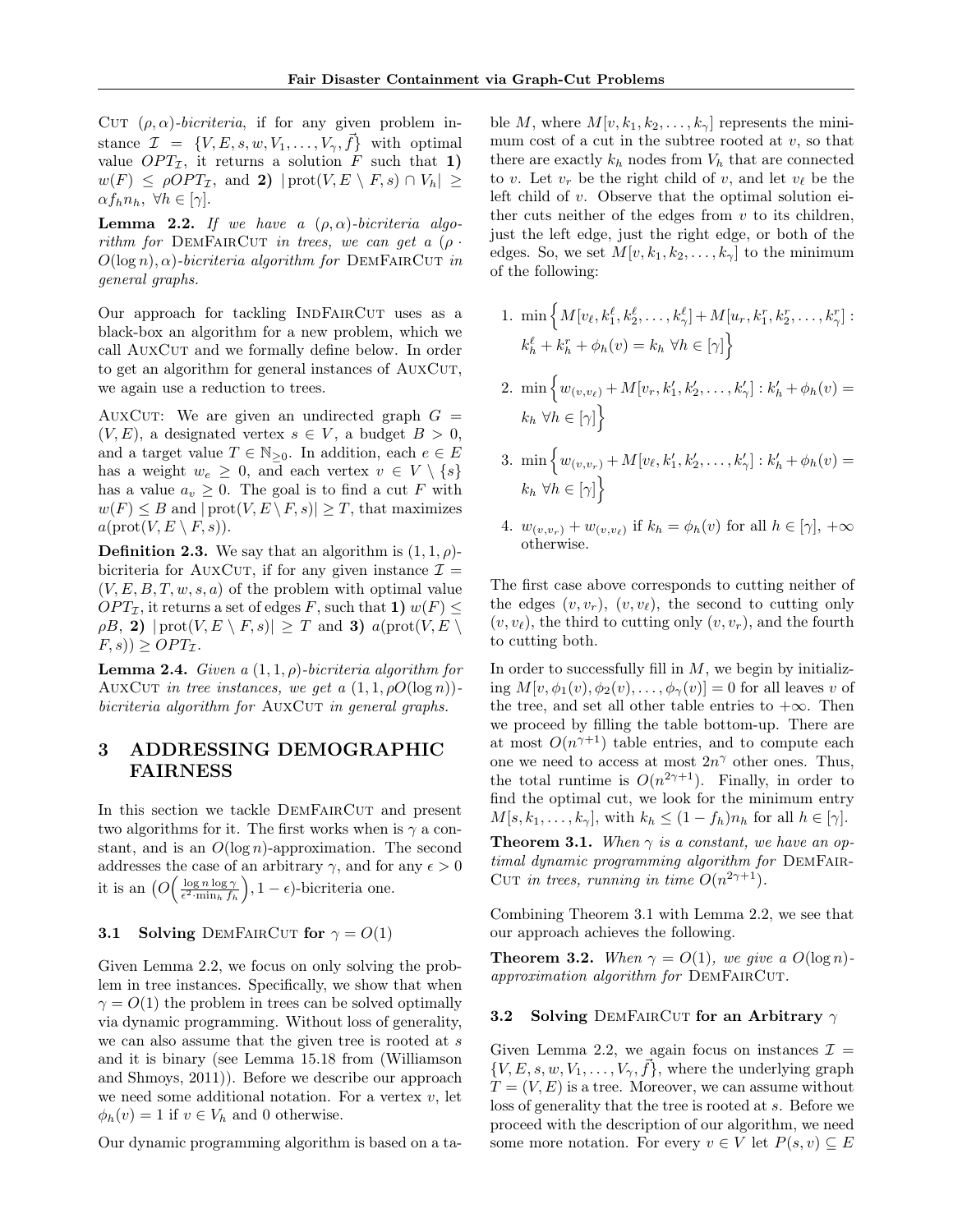be the unique path from s to v in the tree, and  $\ell(v) =$  $|P(s, v)|$ . In addition, for every  $e = (u, v) \in E$  let  $P_e =$  $P(s, r(e))$ , with  $r(e) = \arg \min_{z \in \{u, v\}} \ell(z)$ . In words,  $P_e$  contains the edges of the path that starts from s and finishes just before reaching e. The following linear program (LP) is then a valid relaxation of our problem.

$$
\min \sum_{e \in E} w_e \cdot x_e \tag{1}
$$

$$
y_v = \sum_{e \in P(s,v)} x_e \qquad \forall v \in V \quad (2)
$$

$$
\sum_{v \in V_h} y_v \ge f_h \cdot n_h \qquad \forall h \in [\gamma] \qquad (3)
$$

$$
0 \le y_v, x_e \le 1 \qquad \forall v \in V, e \in E \qquad (4)
$$

In the integral version of LP [\(1\)](#page-4-0)-[\(4\)](#page-4-1),  $x_e = 1$  iff edge e is included in the cut. Now notice that because the underlying graph is a tree and the edge weights are nonnegative, for any  $v \in V$  the optimal solution would not choose more than one edge from  $P(s, v)$ . Therefore, by constraints [\(2\)](#page-4-2) and [\(4\)](#page-4-1) we see that  $y_v = 1$  iff v is separated from s in the optimal outcome. Consequently, constraint [\(3\)](#page-4-3) naturally captures the demographic covering requirements.

Our approach begins by solving LP  $(1)-(4)$  $(1)-(4)$  $(1)-(4)$  in order to get a fractional solution  $x, y$ . We then apply the following dependent randomized rounding scheme. We consider the edges of the tree in non-decreasing order of  $|P_e|$ , and for an edge e for which no other edge in  $P_e$  is already chosen for the cut, we remove it with probability  $x_e/(1-x(P_e))$  if  $x(P_e) < 1$ . The latter action is well-defined because for every  $e' \in P_e$  we have  $|P_{e'}|$  <  $|P_e|$ , and hence  $e'$  is considered before  $e$ in the given ordering. Further, if an edge  $e$  is chosen to be placed in the cut, then all  $v \in V$  with  $e \in P(s, v)$ are now disconnected from s. In addition, due to the dependent nature of this process, no path  $P(s, v)$  will have more than one edge of it in the solution.

Algorithm [1](#page-4-4) demonstrates all necessary details of the rounding, with  $X_e$  being an indicator random variable denoting whether or not e is included in the solution, and  $Y_v$  an indicator random variable that is 1 iff v is disconnected from s in the final outcome.

**Lemma 3.3.** When we randomly decide to include  $e \in \mathbb{R}$ E in the cut, we do so with a valid probability.

*Proof.* Let  $e = (u, v)$ , and without loss of generality assume  $l(u) < l(v)$ . This means that  $P_e = P(s, u)$ and  $P(s, v) = P(s, u) \cup \{e\}$ . In addition, to consider a randomized decision for e we should also have  $x(P_e)$  < 1. Using constraints  $(2)$  and  $(4)$  for v we therefore get:

$$
x_e + \sum_{e' \in P_e} x_{e'} \leq 1 \implies \frac{x_e}{1-x(P_e)} \leq 1 \qquad \Box
$$

Algorithm 1: Randomized Rounding

<span id="page-4-0"></span>For all  $e \in E$  and  $v \in V$ , set  $X_e \leftarrow 0$  and  $Y_v \leftarrow 0$ ; for all  $e \in E$  in non-decreasing order of  $|P_e|$  do if  $x(P_e) < 1$  and  $X_{e'} = 0$  for all  $e' \in P_e$  then Set  $X_e \leftarrow 1$  with probability  $x_e/(1-x(P_e))$ ; if  $X_e = 1$  then Set  $Y_v \leftarrow 1$  for all  $\{v \in V : e \in P(s, v)\};\$ end end end

<span id="page-4-6"></span><span id="page-4-4"></span><span id="page-4-3"></span><span id="page-4-2"></span><span id="page-4-1"></span>**Lemma 3.4.** For every  $e \in E$  and  $v \in V$ , we have  $Pr[X_e = 1] = x_e$  and  $Pr[Y_v = 1] = y_v$ .

*Proof.* Let us begin with an  $e \in E$  for which we never made a random decision because  $x(P_e) \geq 1$ , and hence  $X_e = 0$ . If  $e = (u, v)$  with  $l(u) < l(v)$ , then  $P_e = P(s, u)$  and  $P(s, v) = P(s, u) \cup \{e\}$ . Because of constraints [\(2\)](#page-4-2) and [\(4\)](#page-4-1) for u we first get  $x(P_e) = 1$ . Therefore, constraints [\(2\)](#page-4-2) and [\(4\)](#page-4-1) applied this time for v yield  $x_e = 0$ , which indeed gives  $Pr[X_e = 1] = x_e$ .

Now consider edge e with  $x(P_e) < 1$ . Because for each  $e' \in P_e$  we have  $P_{e'} \subset P_e$ , we also get  $x(P_{e'}) < 1$ . The latter means that for all other edges in  $P_e$  a random decision potentially takes place. Further, analysis of the algorithm's actions shows that  $Pr[X_e = 1]$  is

$$
\Pr[X_e = 1 \mid X_{e'} = 0 \ \forall e' \in P_e] \cdot \Pr[X_{e'} = 0 \ \forall e' \in P_e]
$$

$$
= \frac{x_e}{1 - \sum_{e' \in P_e} x_{e'}} \prod_{e' \in P_e} \left(1 - \frac{x_{e'}}{1 - \sum_{e' \in P_{e'}} x_{e''}}\right) \tag{5}
$$

Let  $e_1, \ldots, e_m$  the edges of  $P_e$  in increasing order of  $|P_{e_j}|$ . Then because  $P_{e_j} = \{e_{j'} | j' < j\},$  [\(5\)](#page-4-5) can be rewritten as a telescopic product of fractions:

<span id="page-4-5"></span>
$$
\frac{x_e}{1 - \sum_{j=1}^m x_{e_j}} \prod_{j=1}^m \left( 1 - \frac{x_{e_j}}{1 - \sum_{i=1}^{j-1} x_{e_i}} \right) = x_e
$$

As for a vertex  $v \in V$ , we have  $Pr[Y_v = 1] = Pr[\exists e \in V]$  $P(s, v)$ :  $X_e = 1$  because there is a unique path from s to it. Moreover, since our rounding will never put more than one edges of  $P(s, v)$  in the cut, for all  $S \subseteq P(s, v)$ with  $|S| \geq 2$  we get  $Pr[X_e = 1, \forall e \in S] = 0$ . Hence, by the inclusion-exclusion principle  $Pr[\exists e \in P(s, v)$ :  $X_e = 1] = \sum_{e \in P(s,v)} Pr[X_e = 1] = \sum_{e \in P(s,v)} x_e = y_v,$ where the last equality follows from constraint [\(2\)](#page-4-2).  $\Box$ 

We will now analyze the satisfaction of the coverage constraints for the different demographics. If  $S_h$  is the number of vertices from  $V<sub>h</sub>$  that are not connected to s in the solution, we see that  $S_h = \sum_{v \in V_h} Y_v$ . Using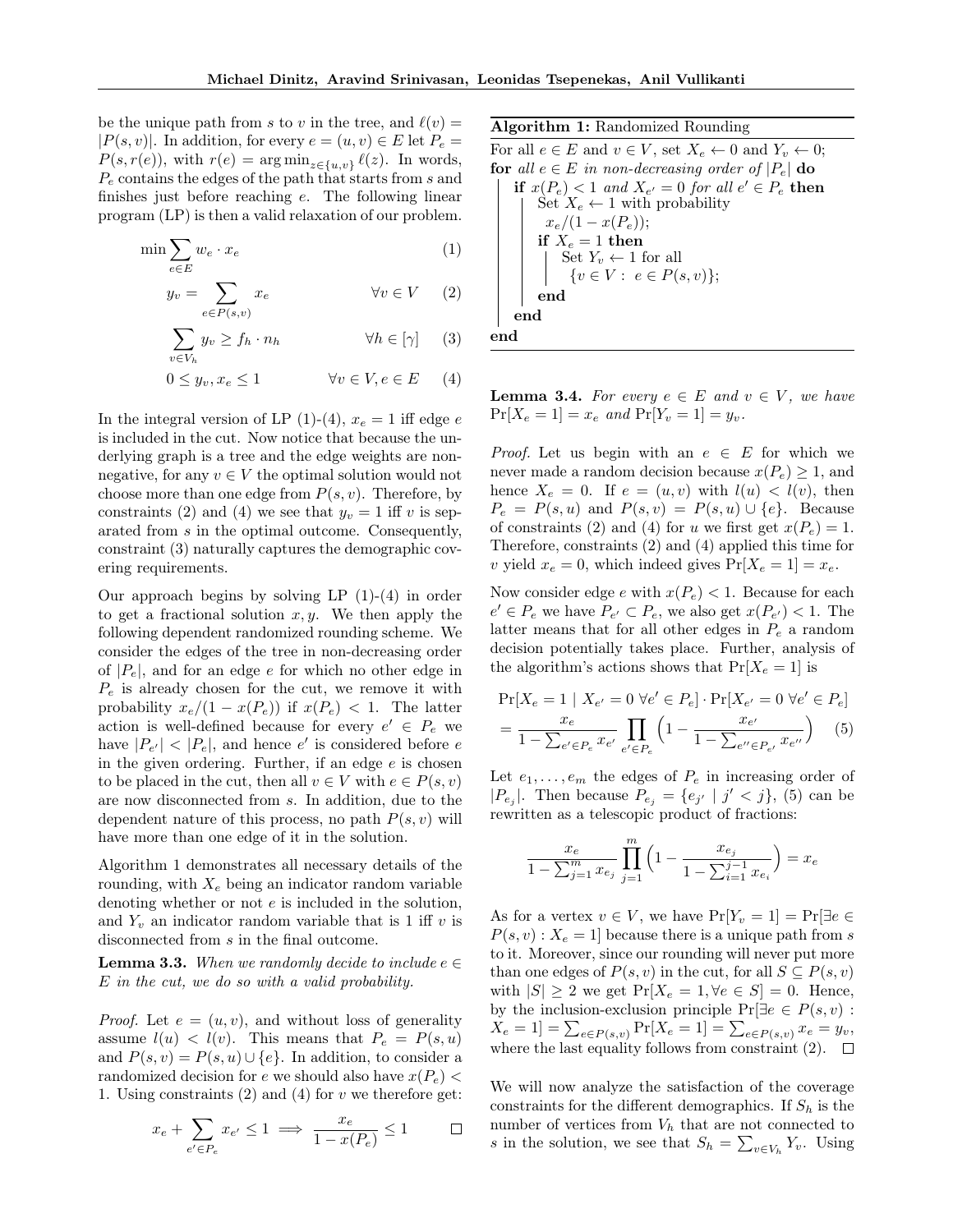Lemma [3.4](#page-4-6) and constraint [\(3\)](#page-4-3) gives  $\mathbb{E}[S_h] \geq f_h n_h$ . We thus need to calculate how much can  $S_h$  deviate from  $\mathbb{E}[S_h]$ . For that we will need the following two lemmas.

<span id="page-5-0"></span>**Lemma 3.5.** [\(Janson, 1998\)](#page-9-19) Let  $Z_1, ..., Z_m$  be Bernoulli random variables, where  $Pr[Z_i = 1] = z_i$ for every  $i \in [m]$ . Let  $\Gamma$  be the dependency graph on the  $Z_i$ . For  $i \neq j$ ,  $Z_i$  and  $Z_j$  are dependent if there exists an edge between them in Γ, and we denote that as  $i \sim j$ . Let also  $Z = \sum_{i=1}^{m} Z_i$ ,  $\mu = \mathbb{E}[Z]$ ,  $\Delta = \sum_{\{i,j\}:i \sim j} \Pr[Z_i = Z_j = 1], \; \delta_i = \sum_{j \sim i} z_j$  and  $\delta = \max_i \delta_i$ . Then for any  $\epsilon \in [0, 1]$ 

$$
\Pr[Z \le (1 - \epsilon)\mu] \le \exp\Big(-\min\Big(\frac{\epsilon^2 \cdot \mu^2}{8\Delta + 2\mu}, \frac{\epsilon \cdot \mu}{6\delta}\Big)\Big)
$$

<span id="page-5-1"></span>**Lemma 3.6.** For every positive integer m and some  $\sum_{i=1}^{m-1} (m-i)a_i \leq m \sum_{i=1}^{m} a_i.$ sequence of non-negative numbers  $a_1, a_2, \ldots$  we have

*Proof.* We prove the statement via induction on m. For  $m = 1$  it is trivial. Suppose that the lemma holds up to some  $m = k$ . We then prove it for  $m = k + 1$ :

$$
\sum_{i=1}^{k+1-1} (k+1-i)a_i = \sum_{i=1}^{k} ((k-i)a_i + a_i)
$$
  
= 
$$
\sum_{i=1}^{k} (k-i)a_i + \sum_{i=1}^{k} a_i
$$
  
= 
$$
\sum_{i=1}^{k-1} (k-i)a_i + \sum_{i=1}^{k} a_i
$$
  

$$
\leq k \sum_{i=1}^{k} a_i + \sum_{i=1}^{k} a_i
$$
  

$$
\leq (k+1) \sum_{i=1}^{k} a_i \leq (k+1) \sum_{i=1}^{k+1} a_i
$$

The first inequality uses the inductive hypothesis, while the last one the fact that  $a_{k+1} \geq 0$ .  $\Box$ 

<span id="page-5-2"></span>**Lemma 3.7.** For all  $h \in [\gamma]$  and any  $\epsilon \in [0,1]$ , we have  $Pr[S_h \leq (1 - \epsilon) \mathbb{E}[S_h]] \leq e^{\frac{-\epsilon^2 \cdot f_h}{10}}$ .

*Proof.* Due to Lemma [3.4,](#page-4-6) the random variables  $Y_v$  for  $v \in V_h$  are Bernoulli with  $Pr[Y_v = 1] = y_v$ . Because of the tree structure they are also to some extent de-pendent. Our goal here is to apply Lemma [3.5](#page-5-0) for  $S_h$ , and towards that end we need to upper bound the dependency factors  $\delta$ ,  $\Delta$ . Since we do not know exactly the underlying dependency graph  $\Gamma$ , we assume that all pairs  $Y_v, Y_{v'}$  are dependent. We begin by upperbounding the parameter  $\Delta$  of Lemma [3.5.](#page-5-0)

$$
\Delta \leq \sum_{\{v,v'\} \in V_h} \Pr[Y_v = Y_{v'} = 1] \n\leq \sum_{\{v,v'\} \in V_h} \min(\Pr[Y_v = 1], \Pr[Y_{v'} = 1]) \n= \sum_{\{v,v'\} \in V_h} \min(y_v, y_{v'})
$$

Now let  $a_1, a_2, ..., a_{n_h}$  be the values  $y_v$  for all  $v \in V_h$ in non-decreasing order. Then we have:

$$
\sum_{\{v,v'\}\in V_h} \min(y_v, y_{v'}) = \sum_{i=1}^{n_h - 1} (n_h - i)a_i
$$
  

$$
\le n_h \sum_{i=1}^{n_h} a_i = n_h \cdot \mathbb{E}[S_h]
$$

To get the first inequality we used Lemma [3.6.](#page-5-1) Therefore, we get  $\Delta \leq n_h \cdot \mathbb{E}[S_h]$ . Moreover, a straightforward upper bound for each  $\delta_v$  is  $\delta_v \leq \sum_{u \in V_h} y_u$  $\mathbb{E}[S_h]$ . Thus,  $\delta \leq \mathbb{E}[S_h]$ . Finally, we also need bounds for the following two quantities, where  $\mu = \mathbb{E}[S_h]$ :

$$
\frac{\epsilon^2 \cdot \mu^2}{8\Delta + 2\mu} \ge \frac{\epsilon^2 \cdot \mu^2}{8\mu \cdot n_h + 2\mu} = \frac{\epsilon^2 \cdot \mu}{8n_h + 2}
$$

$$
\ge \frac{\epsilon^2 \cdot n_h \cdot f_h}{8n_h + 2} \ge \frac{\epsilon^2 \cdot f_h}{10}
$$

$$
\frac{\epsilon \cdot \mu}{6\delta} \ge \frac{\epsilon \cdot \mu}{6\mu} = \frac{\epsilon}{6}
$$

Since  $\frac{\epsilon}{6} \geq \frac{\epsilon^2 \cdot f_h}{10}$  for any  $\epsilon, f_h \in [0, 1]$ , Lemma [3.5](#page-5-0) immediately gives the desired bound.

To conclude, for some  $\beta \geq 2$  we repeat Algorithm [1](#page-4-4) independently  $N = \frac{10 \log \gamma^{\beta}}{\epsilon^2 \cdot \min_{\gamma} f}$  $\frac{10 \log \gamma^2}{\epsilon^2 \cdot \min_h f_h}$  times, and in each run t of it (with  $t \in [N]$ ) we compute a set of edges  $F_t$  that are chosen to be removed. Our final solution is set to be  $F = \bigcup_t F_t$ . Then we have the following.

<span id="page-5-3"></span>Theorem 3.8. For DEMFAIRCUT in trees and any  $\epsilon \in (0,1)$ , we give an  $\left(O\left(\frac{\log \gamma}{\epsilon^2 \min_h f_h}\right), 1-\epsilon\right)$ -bicriteria algorithm that runs in expected polynomial time.

*Proof.* Focus on a specific demographic h, and let  $S_h^t$ the random variable denoting the number of nodes of  $V_h$  separated from s in  $(V, E \setminus F_t)$ . By Lemma [3.7](#page-5-2) and the independent nature of the runs we get  $\Pr\left[S_h^t \leq (1-\epsilon)\mathbb{E}[S_h^t], \ \forall t\right] \leq e^{\frac{-\epsilon^2 \cdot N \cdot f_h}{10}} \leq \frac{1}{\gamma^{\beta}}.$  Thus, because  $\mathbb{E}[S_h^t] \geq f_h n_h$  for all t, we have  $Pr\left[|V_h \cap$  $\left|\operatorname{prot}(V, E \setminus F, s)\right| \ge (1 - \epsilon) f_h n_h \supseteq \Pr\left[\exists t : S_h^t > \epsilon \right]$  $(1 - \epsilon) \mathbb{E}[S_h^t]$   $\geq 1 - \frac{1}{\gamma^{\beta}}$ . A union bound over all demo- $\text{graphics would finally give } \Pr\Big[\big|V_h \cap \text{prot}(V,E \backslash F,s)\big| \geq$  $(1-\epsilon)f_h n_h, \ \forall h \in [\gamma] \geq 1 - \frac{1}{\gamma^{\beta-1}}.$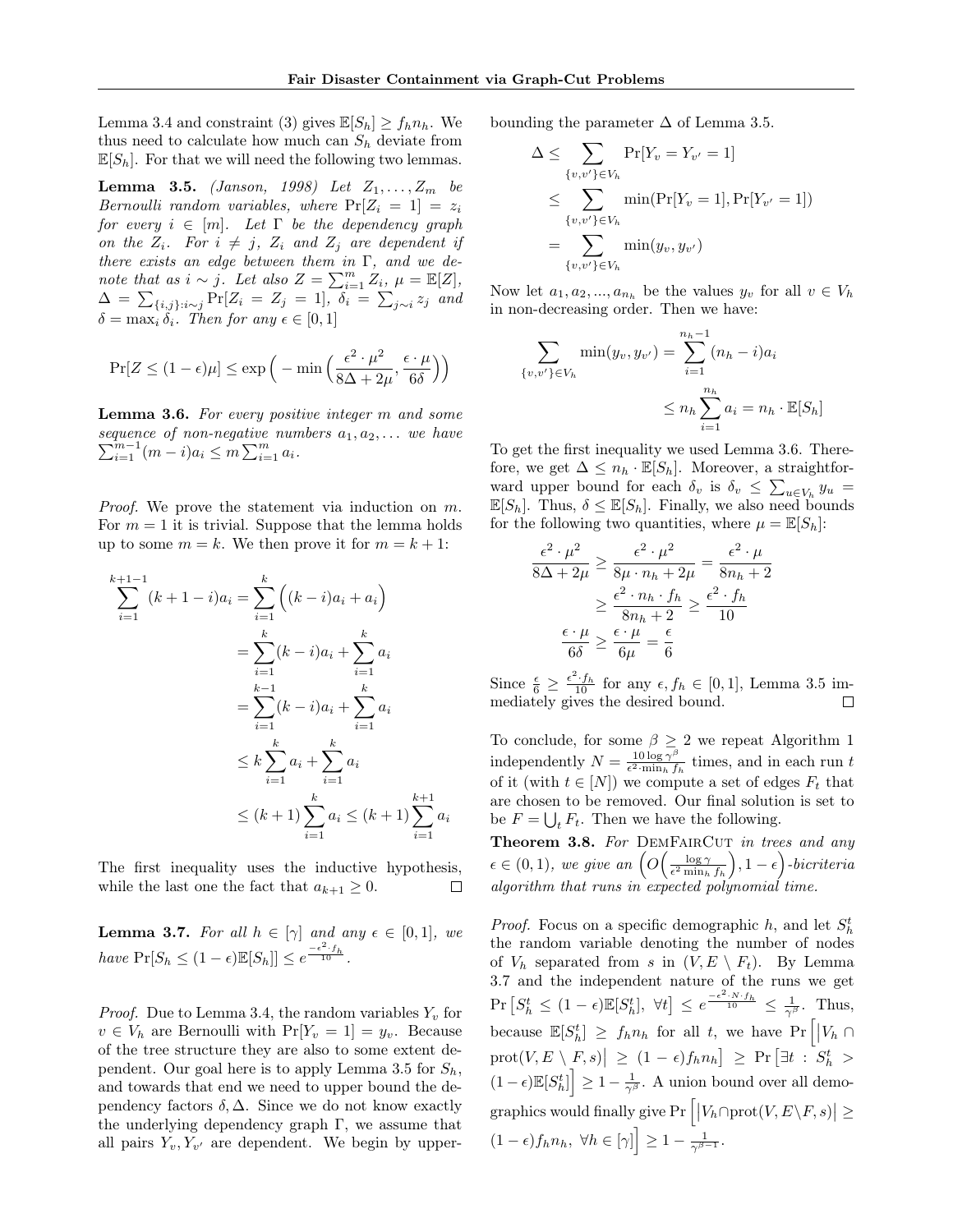By Lemma [3.4,](#page-4-6) in each run an edge  $e$  gets removed with probability  $x_e$ . Hence, with a union bound over all runs, the probability that e gets removed is at most  $Nx_e$ . Therefore, the total expected cost of our algorithm is  $N\sum_{e\in E} w_e x_e$ , and since LP [\(1\)](#page-4-0)-[\(4\)](#page-4-1) is a valid relaxation of the problem, we immediately get the desired approximation ratio on expectation. By Markov's inequality we can further prove that with probability at most  $\frac{1}{c}$ , we get a final cut of cost more than  $cN \sum_{e \in E} w_e x_e$  for some constant  $c > 1$ .

Thus, with constant probability our algorithm satisfies both the ratio of  $O(\frac{\log \gamma}{\epsilon^2 \min_h f_h})$ , and the  $1 - \epsilon$  approximate satisfaction of the demographic constraints (specifically we fail to satisfy both of the above with probability at most  $1/\gamma^{\beta-1} + 1/c$ ). Hence, repeating the whole process an expected logarithmic number of times, guarantees that we hit both targets.  $\Box$ 

By combining Theorem [3.8](#page-5-3) and Lemma [2.2,](#page-3-1) we see that our approach achieves the following.

**Theorem 3.9.** For any given constant  $\epsilon \in (0,1)$ , we give an  $\left(O\left(\frac{\log n \log \gamma}{\epsilon^2.\min_h f_h}\right), 1-\epsilon\right)$ -bicriteria algorithm for DEMFAIRCUT, that runs in expected polynomial time.

## 3.2.1 Hardness of DEMFAIRCUT with Arbitrary  $\gamma$

Here we show that even in tree instances, DemFair-CUT with arbitrary  $\gamma$  is hard.

SET COVER: We are given a universe of elements  $U$ and a collection of m sets  $\{S_1, S_2, \ldots, S_m\}$ , where  $S_i \subseteq$ U for every  $i \in [m]$ . The goal is to find  $C \subseteq [m]$ , such that  $\bigcup_{i \in C} S_i = U$  and  $|C|$  is minimized.

<span id="page-6-1"></span>**Theorem 3.10** [\(Dinur and Steurer](#page-9-20)  $(2014)$ ). It is NPhard to approximate Set Cover instances of universe size n and  $m \leq \text{poly}(n)$  sets within a factor better than  $\ln n$ .

Theorem 3.11. It is NP-hard to approximate DEM-FAIRCUT with arbitrary  $\gamma$  on tree instances within a factor better than  $\ln \gamma$ .

*Proof.* Suppose that we are given an instance of SET COVER. We create an instance of DEMFAIRCUT as follows. For every set  $S_i$  we create a vertex  $v_i$ . For every element  $e \in U$  we create a demographic group  $V_e = \{v_i \mid e \in S_i\}.$  We set the covering requirement of the group  $V_e$  to be  $1/|V_e|$ , i.e., we want our solution to protect at least  $|V_e| \cdot (1/|V_e|) = 1$  vertex from each  $V_e$ . Finally, we add the designated vertex s to the graph, and create edges  $(s, v_i)$  for every  $v_i$ . Note that the resulting graph is a tree.

Now consider the optimal SET COVER solution  $C^*$ . We claim that the set of edges  $\{(s, v_i) | i \in C^*\}$  is a feasible solution for the constructed instance of Dem-FAIRCUT. Take any demographic  $V_e$  for  $e \in U$ . Because  $C^*$  is a feasible SET COVER solution, it contains at least one  $S_j$  with  $e \in S_j$ . Therefore, we are going to include the edge  $(s, v_j)$  to our graph solution, and the vertex  $v_i$  from the group  $V_e$  is going to be protected. Finally, see that  $|C^*| = |\{(s, v_i) \mid i \in C^*\}|$ , and hence the cost of the optimal solution for the DEMFAIRCUT instance, say  $F^*$ , is at most  $|C^*|$ .

Now we argue that any solution  $F$  to the DEMFAIR-CUT instance yields a feasible solution  $C_F$  for the SET COVER instance with  $|F| = |C_F|$ . Simply take  $C_F = \{i \in [m] \mid (s, v_i) \in F\}.$  It is clear that  $|F| = |C_F|$ . Now consider each  $e \in U$ . Since F is feasible for DEMFAIRCUT, at least one vertex  $v_i \in V_e$ will be separated from s, and thus  $(s, v_i) \in F$ . Hence for that vertex  $v_i$  we have  $e \in S_i$  by construction. Therefore,  $e$  is covered by  $C_F$ .

Suppose now that for some  $\epsilon > 0$  we have an  $(1-\epsilon) \ln \gamma$ approximation algorithm for DEMFAIRCUT on trees. Then given an instance of SET COVER, we first construct the instance of DEMFAIRCUT given by the above reduction and then run the given algorithm on that instance to get a solution  $F$ . Then, as discussed, we construct the corresponding Set Cover solution  $C_F$ , with  $|F| = |C_F|$ . By all the previous arguments we have  $|C_F| = |F| \le ((1 - \epsilon) \ln \gamma)|F^*| \le$  $((1-\epsilon)\ln|U|)|C^*|$ . This contradicts Theorem [3.10.](#page-6-1)

At a high-level, the previous theorem says that the best we can achieve for DEMFAIRCUT in trees is an approximation ratio of  $\Omega(\log \gamma)$ . Trivially this implies the following corollary.

Corollary 3.12. Unless  $P=NP$ , the best approximation ratio we can achieve for general instances of DEMFAIRCUT with arbitrary  $\gamma$  is  $\Omega(\log \gamma)$ .

# <span id="page-6-0"></span>4 ADDRESSING INDIVIDUAL FAIRNESS

The purpose of this section is to provide an algorithm for INDFAIRCUT. To do so, we begin with a dynamic programming bicriteria algorithm for AUXCUT on tree instances, which according to Lemma [2.4](#page-3-3) implies an algorithm for AUXCUT in general graphs. Subsequently, we show how the general graph algorithm can be incorporated in the round-or-cut framework of [Anegg et al.](#page-9-4) [\(2020\)](#page-9-4), and in this way we get as our final result a  $O(\log n)$ -approximation for INDFAIRCUT.

At this point, we have to mention that the LP-based approach of Section [3.2](#page-3-4) can also be applied here (by adding the extra constraint  $y_v \geq p_v$  in LP [\(1\)](#page-4-0)-[\(4\)](#page-4-1)), yielding the same approximation ratio of  $O(\log n)$ .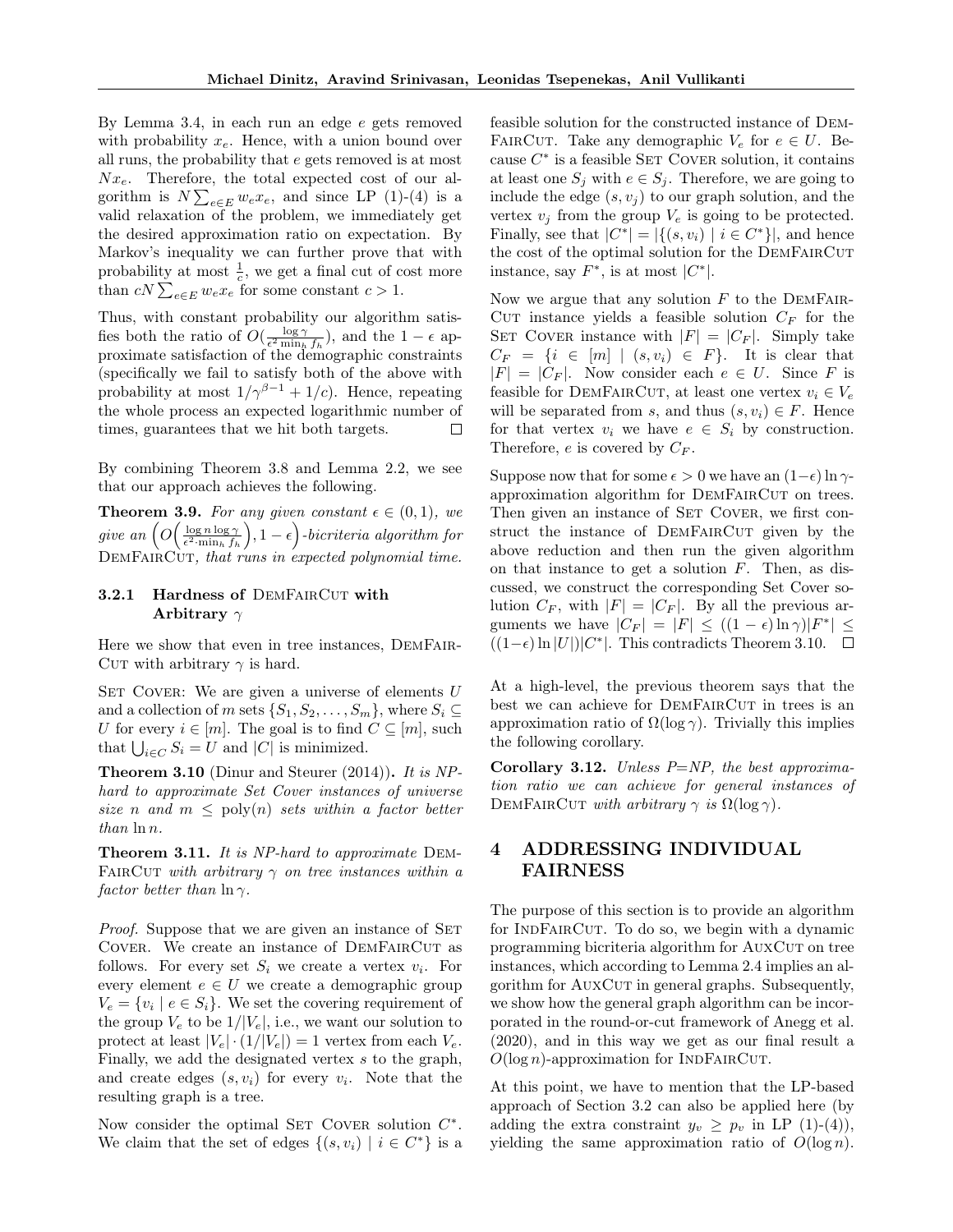However, such an approach would unavoidably lead to a bicriteria algorithm, since it will produce a solution that saves at least  $(1 - \epsilon)T$  vertices. On the other hand, the algorithm we present in what follows is a true approximation for INDFAIRCUT.

#### <span id="page-7-2"></span>4.1 A  $(1, 1, O(\log n))$ -Bicriteria for AUXCUT

Suppose we have an instance  $\mathcal{I} = (V, E, B, T, s, w, a)$ of AUXCUT. Given Lemma [2.4,](#page-3-3) we focus on  $G =$  $(V, E)$  being a tree and present a dynamic programming algorithm for AUXCUT in trees.

Without loss of generality, we can assume that the tree is rooted at s and is binary (see Lemma 15.18 from [\(Williamson and Shmoys, 2011\)](#page-10-0)). Our algorithm tries to find a cut  $F \subseteq E$  that minimizes  $a(V \setminus \text{prot}(V, E \setminus F, s))$  subject to  $w(F) \leq B$  and  $|\text{prot}(V, E \setminus F, s)| \geq T$ . Note that when we can compute a solution of optimal value to this minimization problem, minimizing  $a(V \cdot \text{prot}(V, E \setminus F, s))$  is equivalent to maximizing  $a(\text{prot}(V, E \setminus F, s))$ . Therefore, the version of the problem we solve here is equivalent to the definition of AUXCUT as given in Section [2.](#page-2-0)

Our approach relies on a table A. For every  $v \in V$ let  $T_v \subseteq V$  and  $E_v \subseteq E$  be the vertices and the edges of the subtree that is rooted at  $v$  (with  $v$  included in  $T_v$ ). Then, the entry  $A[v, W, k]$  would represent the minimum possible  $a(T_v \setminus \text{prot}(T_v, E_v \setminus F_v, v))$ , for any cut  $F_v \subseteq E_v$  with  $w(F_v) = W$  and  $|T_v \setminus \text{prot}(T_v, E_v \setminus$  $|F_v, v\rangle = k$  (see that the vertices of  $T_v$  connected to v in this cut are those in  $T_v \setminus \text{prot}(T_v, E_v \setminus F_v, v)$ . Let also  $v_r$  be the right child of v, and let  $v_\ell$  be the left child of v. The optimal solution of  $\mathcal I$  either cuts none of the edges from  $v$  to its children, just the left edge, just the right edge, or both edges. So we just have to set  $A[v, W, k]$  to the minimum of the following:

- 1. min  $\Big\{ A[v_{\ell}, W_{\ell}, k_{\ell}] + A[v_r, W_r, k_r] + a_v : W_{\ell} + W_r = 0 \Big\}$ W and  $k_{\ell} + k_r + 1 = k$
- 2.  $A[v_r, W w_{(v,v_\ell)}, k-1] + a_v$  if  $W \ge w_{(v,v_\ell)}$  and  $k > 1, +\infty$  otherwise.
- 3.  $A[v_{\ell}, W w_{(v,v_r)}, k-1] + a_v$  if  $W \ge w_{(v,v_r)}$  and  $k > 1$ ,  $+\infty$  otherwise.

4. 
$$
a_v
$$
 if  $w_{(v,v_\ell)}+w_{(v,v_r)}=W$  and  $k=1,\infty$  otherwise

The first case above corresponds to cutting neither of the edges  $(v, v_r)$ ,  $(v, v_\ell)$ , the second to cutting only  $(v, v_{\ell})$ , the third to cutting only  $(v, v_r)$ , and the fourth to cutting both.

To fill in A, we begin by initializing  $A[v, 0, 1] = a_v$ for all leaves  $v$  of the tree, and all other entries to  $+\infty$ . Then we proceed by filling the table bottom-up. Assuming that the edge weights are integers, we see that A has  $n^2B$  entries, and in order to fill each of them, we need access to at most  $2nB$  other entries. Hence, in total our approach requires  $O(n^3B^2)$  time. Finally, in order to find the optimal cut, we look for the minimum entry  $A[s, W, k]$ , such that  $W \leq B$  and  $k \leq n - T$ .

<span id="page-7-0"></span>Corollary 4.1. When the edge weights are integers and  $B = \text{poly}(n)$ , we can efficiently find an optimal solution of AUXCUT in tree instances.

To make sure the edge weights are integers and  $B$  is polynomially bounded, we use a standard discretization trick before running the dynamic program [\(Svitk](#page-9-1)[ina and Tardos, 2004\)](#page-9-1). Specifically, for any  $\epsilon > 0$ , let  $\lambda = \frac{\lceil m/\epsilon \rceil}{B}$  $\frac{\partial f(\epsilon)}{\partial B}$ , where  $m = |E|$ . Then for each edge  $e \in E$  create a new weight  $w'_e = \lfloor \lambda w_e \rfloor$ . Also, set  $B' = \lambda B = \lfloor m/\epsilon \rfloor$ . Notice now that all new edge weights are integers and that  $B'$  is polynomial in n. Further, using these new values we create a new instance  $\mathcal{I}' = (V, E, B', T, s, w', a)$  of AUXCUT. It is easy to see that if there is a solution of edge-cost B for  $I$ , then this solution has edge-cost  $B'$  in  $I'$ . In addition, for every solution of  $\mathcal{I}'$  whose edge-cost is at most B', its edge-cost in  $\mathcal I$  is at most  $(1+\epsilon)B$ . Combining this with Corollary [4.1](#page-7-0) gives the following.

<span id="page-7-1"></span>**Corollary 4.2.** Our approach provides a  $(1, 1, 1 + \epsilon)$ bicriteria algorithm for AUXCUT in trees.

Finally, by Corollary [4.2,](#page-7-1) Lemma [2.4](#page-3-3) and the fact that  $\epsilon$  is a constant, we get:

<span id="page-7-3"></span>**Theorem 4.3.** We provide a  $(1, 1, O(\log n))$ -bicriteria algorithm for AUXCUT.

#### 4.2 A Round-or-Cut Solution for INDFAIRCUT

Suppose we are given an instance  $\mathcal{I} = (V, E, T, s, w, \vec{p})$ of INDFAIRCUT with optimal value  $OPT_{\mathcal{I}}$ . For any value  $B \geq 0$ , let  $\mathcal{F}(B) = \{F \subseteq E : w(F) \leq$ B and  $|\text{prot}(V, E \setminus F, s)| \geq T$ . In the rest of the section we demonstrate a process, which given  $\mathcal I$  and a target value  $B \geq 0$ , operates as follows. It either returns an efficiently-sampleable distribution D over the cuts in the set  $\mathcal{F}(O(\log n)B)$  such that  $Pr_{F \sim \mathcal{D}}[v \in$  $\text{prot}(V, E \setminus F, s)] \geq p_v \text{ for every } v \in V \setminus \{s\}, \text{ or re-}$ turns "INFEASIBLE". If the latter happens, then it is guaranteed that  $B < OPT_{\mathcal{I}}$ .

Using the above process in a bisection search with step  $(1+\epsilon)$  over the range [0,  $w(E)$ ], we can efficiently compute a value  $B' \leq (1+\epsilon)OPT_{\mathcal{I}}$ , such that the process will not return "INFEASIBLE" for  $B'$ . This will actually yield an efficiently-sampleable distribution over  $\mathcal{F}(O(\log n)B')$  that satisfies the stochastic constraints for all vertices. Hence, we get our final result.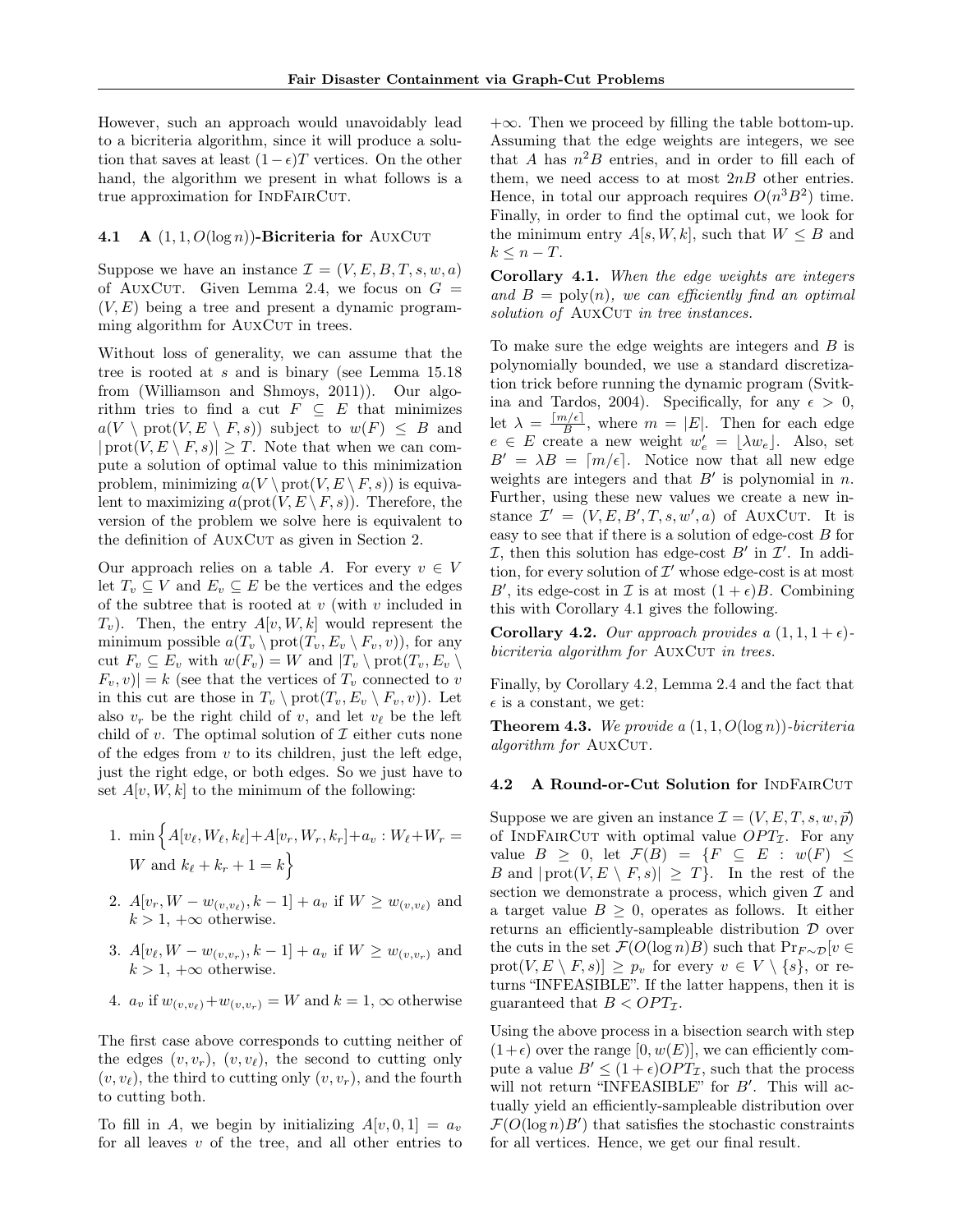**Theorem 4.4.** For any  $\epsilon > 0$  and instance I with optimal value  $OPT_{\mathcal{I}}$ , we construct an efficiently sampleable distribution  $\mathcal D$  over  $\mathcal F(O(\log n)(1+\epsilon)OPT_{\mathcal I}),$ such that  $Pr_{F \sim \mathcal{D}}[v \in \text{prot}(V, E \setminus F, s)] \geq p_v$  for all  $v \in$  $V \setminus \{s\}$ . The runtime of our approach is  $\text{poly}(n^{1/\epsilon})$ .

Therefore, since for our final result the aforementioned process is all that is required, we start describing its details. Notice now that for a given target value  $B$ , we are basically interested in verifying whether or not there is a feasible solution to  $\mathcal I$  with edge-cost at most B. Hence, consider the following exponentialsized linear program, which we call  $PLP(B)$ .

|                                                                                        | PLP(B)                            |
|----------------------------------------------------------------------------------------|-----------------------------------|
| $min \space 0$                                                                         |                                   |
| $x_F \geq p_v$<br>$F \in \mathcal{F}(B)$ :<br>$v \in \text{prot}(V, E \setminus F, s)$ | $\forall v \in V \setminus \{s\}$ |
|                                                                                        |                                   |
| $\sum x_F = 1$<br>$F \in \mathcal{F}(B)$                                               |                                   |
| $0 \leq x_F \leq 1$                                                                    | $\forall F \in \mathcal{F}(B)$    |
|                                                                                        |                                   |

 $DLP(B)$ 

$$
\max \sum_{v \in V \setminus \{s\}} p_v \cdot y_v - \mu
$$
  

$$
\sum_{v \in \text{prot}(V, E \setminus F, s)} y_v \le \mu \qquad \forall F \in \mathcal{F}(B)
$$
  

$$
0 \le y_v \qquad \forall v \in V
$$

$$
0 \leq y_v
$$
  

$$
\mu \in \mathbb{R}
$$

If we interpret  $x_F$  as the probability of choosing the cut F from  $\mathcal{F}(B)$ , we see that B yields a feasible solution iff  $PLP(B)$  is feasible. This is because the first LP constraint captures the fairness requirements, and the second LP constraint the fact that the resulting solution should be a distribution over  $\mathcal{F}(B)$ . In addition, if  $PLP(B)$  is feasible, then there are only *n* values  $x_F$  with  $x_F > 0$  (see Lemma 9 in [\(Karloff, 1991\)](#page-9-21)), and hence the resulting distribution is efficiently-sampleable. Another important observation is that if  $PLP(B)$  is feasible, then clearly its optimal value is 0.

However, since solving  $PLP(B)$  is not doable in polynomial time, we focus on its dual, which we call  $DLP(B)$  and we present next to the primal LP.

Here note that  $DLP(B)$  is always feasible (e.g., set all variables to 0), and by LP duality  $DLP(B)$  has an optimal value of 0 iff  $PLP(B)$  is feasible. Further, see that  $DLP(B)$  is scale-invariant. In other words, if it has a feasible solution  $(y', \mu')$  with strictly positive objective value, then  $DLP(B)$  is unbounded because

 $(ty', t\mu')$  will also be feasible for any  $t > 0$ . Consider now the following polytope that contains all feasible solutions of  $DLP(B)$  of objective value at least 1, i.e.,  $Q(B) = \left\{ (y, \mu) \in \mathbb{R}_{\geq 0}^{n-1} \times \mathbb{R} : \sum_{v \in V \setminus \{s\}} p_v y_v \geq \mu + 1 \wedge \right\}$  $y(\text{prot}(V, E \setminus F, s)) \leq \mu, \ \forall F \in \mathcal{F}(B)$ . Based on the previous discussion we make the following very crucial observation.

<span id="page-8-1"></span>**Observation 4.5.** PLP(*B*) is feasible iff  $Q(B) = \emptyset$ .

Using the algorithm of Section [4.1](#page-7-2) we prove the following vital theorem.

<span id="page-8-0"></span>Theorem 4.6. There exists a poly-time algorithm that given a point  $(y,\mu) \in \mathbb{R}_{\geq 0}^{n-1}$ P  $\frac{n-1}{\geq 0}$  × R satisfying  $v \in V \setminus \{s\}$   $p_v \cdot y_v \geq \mu + 1$ , it either verifies that  $(y, \mu) \in$  $Q(B)$ , or outputs a set  $F \in \mathcal{F}(O(\log n)B)$  such that  $\sum_{v \in \text{prot}(V, E \setminus F, s)} y_v > \mu.$ 

*Proof.* We begin by constructing an instance  $\mathcal{I}_{\text{aux}}$  $(V, E, B, T, s, w, y)$  of AUXCUT, where the vertex weights correspond to the  $y$  values. Then, we run the algorithm of Section [4.1](#page-7-2) on  $\mathcal{I}_{\text{aux}}$ . Suppose now that  $F \subseteq E$  is the solution returned by the algorithm, for which by Theorem [4.3](#page-7-3) we have  $w(F) \le O(\log n)B$  and  $|\text{prot}(V, E \setminus F, s)| \geq T$ . If  $y(\text{prot}(V, E \setminus F, s)) > \mu$ , then we return  $F$  as our answer, because we are guaranteed to have  $F \in \mathcal{F}(O(\log n)B)$ . If on the other hand  $y(\text{prot}(V, E \setminus F, s)) \leq \mu$ , then all  $F' \in \mathcal{F}(B)$  have  $y(\text{prot}(V, E \setminus F', s)) \leq \mu$ , because the properties of the Section [4.1](#page-7-2) algorithm ensure that  $y(\text{prot}(V, E \backslash F, s))$  ≥  $y(\text{prot}(V, E \setminus F', s))$ . Therefore,  $(y, \mu) \in Q(B)$ .  $\Box$ 

Given the existence of an algorithm like the one described in Theorem [4.6,](#page-8-0) [Anegg et al.](#page-9-4) [\(2020\)](#page-9-4) prove that with a round-or-cut approach we can either show that  $Q(B) \neq \emptyset$  or that  $Q(O(\log n)B) = \emptyset$ . If  $Q(B) \neq \emptyset$ , then by Observation [4.5](#page-8-1) we can infer  $B < OPT_{\mathcal{I}}$ and return "INFEASIBLE". If on the other hand  $Q(O(\log n)B) = \emptyset$ , then again by Observation [4.5](#page-8-1) we know that  $PLP(O(\log n)B)$  is feasible. Further, in the latter case the framework of [Anegg et al.](#page-9-4) [\(2020\)](#page-9-4) provides a set  $\mathcal{F}' \subseteq \mathcal{F}(O(\log n)B)$  with polynomial size, for which the following (poly-sized) LP is feasible.

$$
\min \ 0
$$
\n
$$
\sum_{F \in \mathcal{F}': \ v \in \text{prot}(V, E \setminus F, s)} x_F \ge p_v \qquad \forall v \in V \setminus \{s\}
$$
\n
$$
\sum_{F \in \mathcal{F}'} x_F = 1
$$
\n
$$
0 \le x_F \le 1 \qquad \forall F \in \mathcal{F}'
$$

Finally, since the above can be efficiently solved, we obtain an efficiently-sampleable distribution  $\mathcal D$  over  $\mathcal{F}(O(\log n)B)$ , such that  $\Pr_{F \sim \mathcal{D}}[v \in \text{prot}(V, E)]$  $[F, s] \geq p_v$  for all  $v \in V \setminus \{s\}.$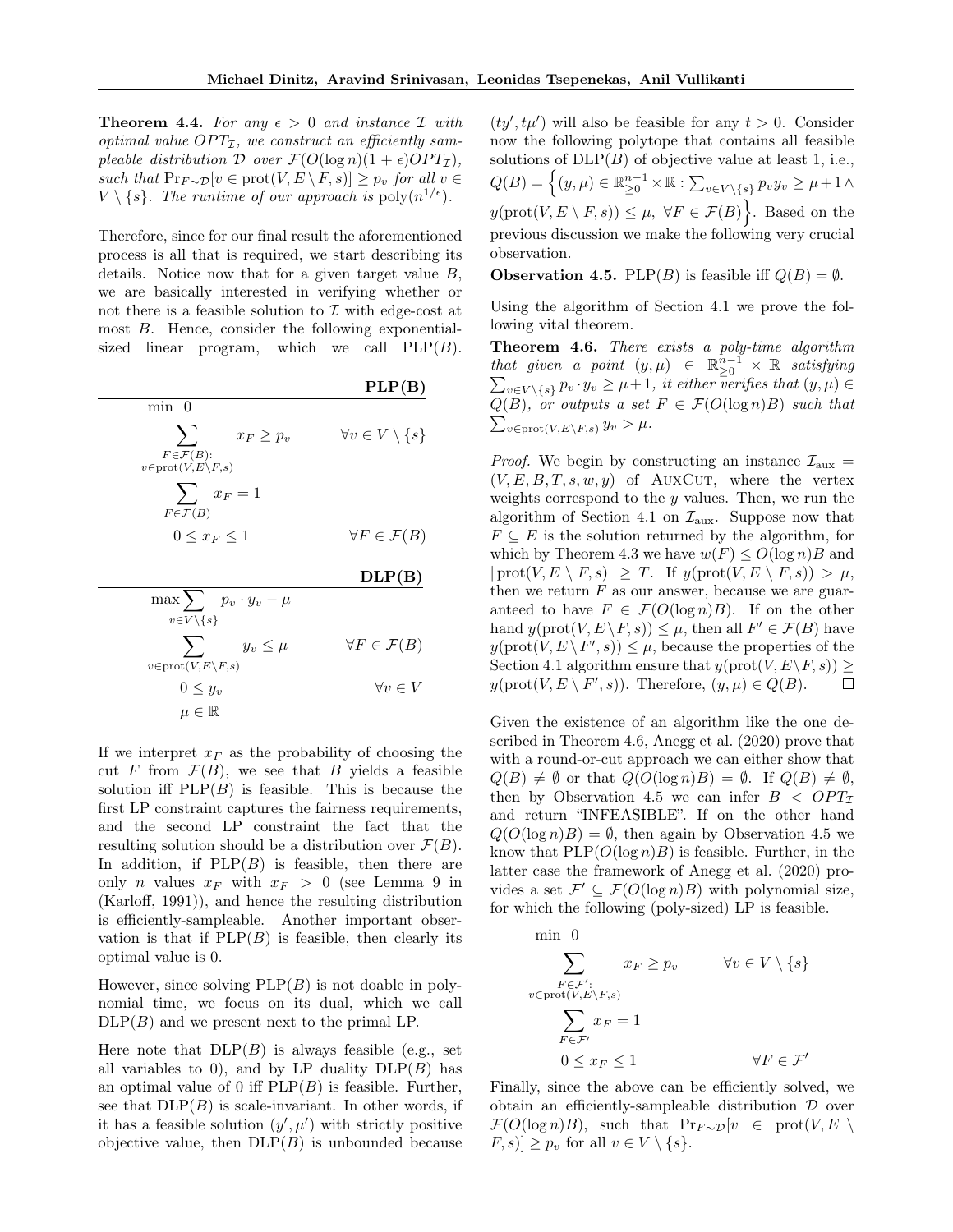#### Acknowledgements

Michael Dinitz was supported by NSF award CCF-1909111. Aravind Srinivasan was supported in part by NSF awards CCF-1422569, CCF-1749864, and CCF-1918749, as well as research awards from Adobe, Amazon, and Google. Leonidas Tsepenekas was supported in part by NSF awards CCF-1749864 and CCF-1918749, and by research awards from Amazon and Google. Anil Vullikanti's work was partially supported by NSF awards IIS-1931628, CCF-1918656, and IIS-1955797, and NIH award R01GM109718.

#### References

- <span id="page-9-14"></span>Ahmadian, S., Epasto, A., Kumar, R., and Mahdian, M. (2019). Clustering without over-representation. In Proceedings of the 25th ACM SIGKDD International Conference on Knowledge Discovery & Data Mining, KDD '19.
- <span id="page-9-4"></span>Anegg, G., Angelidakis, H., Kurpisz, A., and Zenklusen, R. (2020). A technique for obtaining true approximations for k-center with covering constraints. In Bienstock, D. and Zambelli, G., editors, Integer Programming and Combinatorial Optimization.
- <span id="page-9-13"></span>Backurs, A., Indyk, P., Onak, K., Schieber, B., Vakilian, A., and Wagner, T. (2019). Scalable fair clustering. In Proceedings of the 36th International Conference on Machine Learning, volume 97 of Proceedings of Machine Learning Research, pages 405–413.
- <span id="page-9-6"></span>Badger, E. (2016). How airbnb plans to fix its racialbias problem. The Washington Post. September 8, 2016.
- <span id="page-9-17"></span>Barocas, S., Hardt, M., and Narayanan, A. (2019). Fairness and Machine Learning. fairmlbook.org. <http://www.fairmlbook.org>.
- <span id="page-9-8"></span>Benner, K., Thrush, G., and Isaac, M. (2019). Facebook engages in housing discrimination with its ad practices. The New York Times. March 28, 2019.
- <span id="page-9-11"></span>Bera, S., Chakrabarty, D., Flores, N., and Negahbani, M. (2019). Fair algorithms for clustering. In Advances in Neural Information Processing Systems 32, pages 4954–4965.
- <span id="page-9-10"></span>Bercea, I. O., Groß, M., Khuller, S., Kumar, A., Rösner, C., Schmidt, D. R., and Schmidt, M. (2019). On the Cost of Essentially Fair Clusterings. In AP- $PROX/RANDOM$  2019, volume 145, pages 18:1-18:22.
- <span id="page-9-15"></span>Brubach, B., Chakrabarti, D., Dickerson, J. P., Khuller, S., Srinivasan, A., and Tsepenekas, L. (2020). A pairwise fair and community-preserving approach to k-center clustering. In Proceedings of the 37th International Conference on Machine

Learning, ICML 2020, 13-18 July 2020, Virtual Event, volume 119 of Proceedings of Machine Learning Research, pages 1178–1189.

- <span id="page-9-9"></span>Chierichetti, F., Kumar, R., Lattanzi, S., and Vassilvitskii, S. (2017). Fair clustering through fairlets. In Advances in Neural Information Processing Systems 30.
- <span id="page-9-7"></span>Datta, A., Tschantz, M. C., and Datta, A. (2015). Automated experiments on ad privacy settings. Proc. Priv. Enhancing Technol., 2015(1):92–112.
- <span id="page-9-20"></span>Dinur, I. and Steurer, D. (2014). Analytical approach to parallel repetition. In Proceedings of the Forty-Sixth Annual ACM Symposium on Theory of Computing, STOC '14, page 624–633.
- <span id="page-9-16"></span>Dwork, C., Hardt, M., Pitassi, T., Reingold, O., and Zemel, R. (2012). Fairness through awareness. In Proceedings of the 3rd Innovations in Theoretical Computer Science Conference, ITCS '12.
- <span id="page-9-2"></span>Eubank, S., Guclu, H., Kumar, V. S. A., Marathe, M. V., Srinivasan, A., Toroczkai, Z., and Wang, N. (2004). Modelling disease outbreaks in realistic urban social networks. Nature, 429(6988):180—184.
- <span id="page-9-3"></span>Harris, D. G., Pensyl, T., Srinivasan, A., and Trinh, K. (2019). A lottery model for center-type problems with outliers. ACM Trans. Algorithms, 15(3).
- <span id="page-9-0"></span>Hayrapetyan, A., Kempe, D., Pál, M., and Svitkina, Z. (2005). Unbalanced graph cuts. In Proceedings of the 13th Annual European Conference on Algorithms, ESA'05, page 191–202, Berlin, Heidelberg. Springer-Verlag.
- <span id="page-9-12"></span>Huang, L., Jiang, S., and Vishnoi, N. (2019). Coresets for clustering with fairness constraints. In Advances in Neural Information Processing Systems 32, pages 7589–7600. Curran Associates, Inc.
- <span id="page-9-19"></span>Janson, S. (1998). New versions of Suen's correlation inequality. Random Structures and Algorithms, 13(3-4):467–483.
- <span id="page-9-21"></span>Karloff, H. (1991). Linear Programming. Birkhauser Boston Inc., USA.
- <span id="page-9-18"></span>Mehrabi, N., Morstatter, F., Saxena, N., Lerman, K., and Galstyan, A. (2021). A survey on bias and fairness in machine learning. ACM Comput. Surv., 54(6).
- <span id="page-9-5"></span>Räcke, H. (2008). Optimal hierarchical decompositions for congestion minimization in networks. In Dwork, C., editor, *Proceedings of the 40th Annual* ACM Symposium on Theory of Computing, Victoria, British Columbia, Canada, May 17-20, 2008, pages 255–264. ACM.
- <span id="page-9-1"></span>Svitkina, Z. and Tardos, É. (2004). Min-max multiway cut. In Jansen, K., Khanna, S., Rolim, J. D. P.,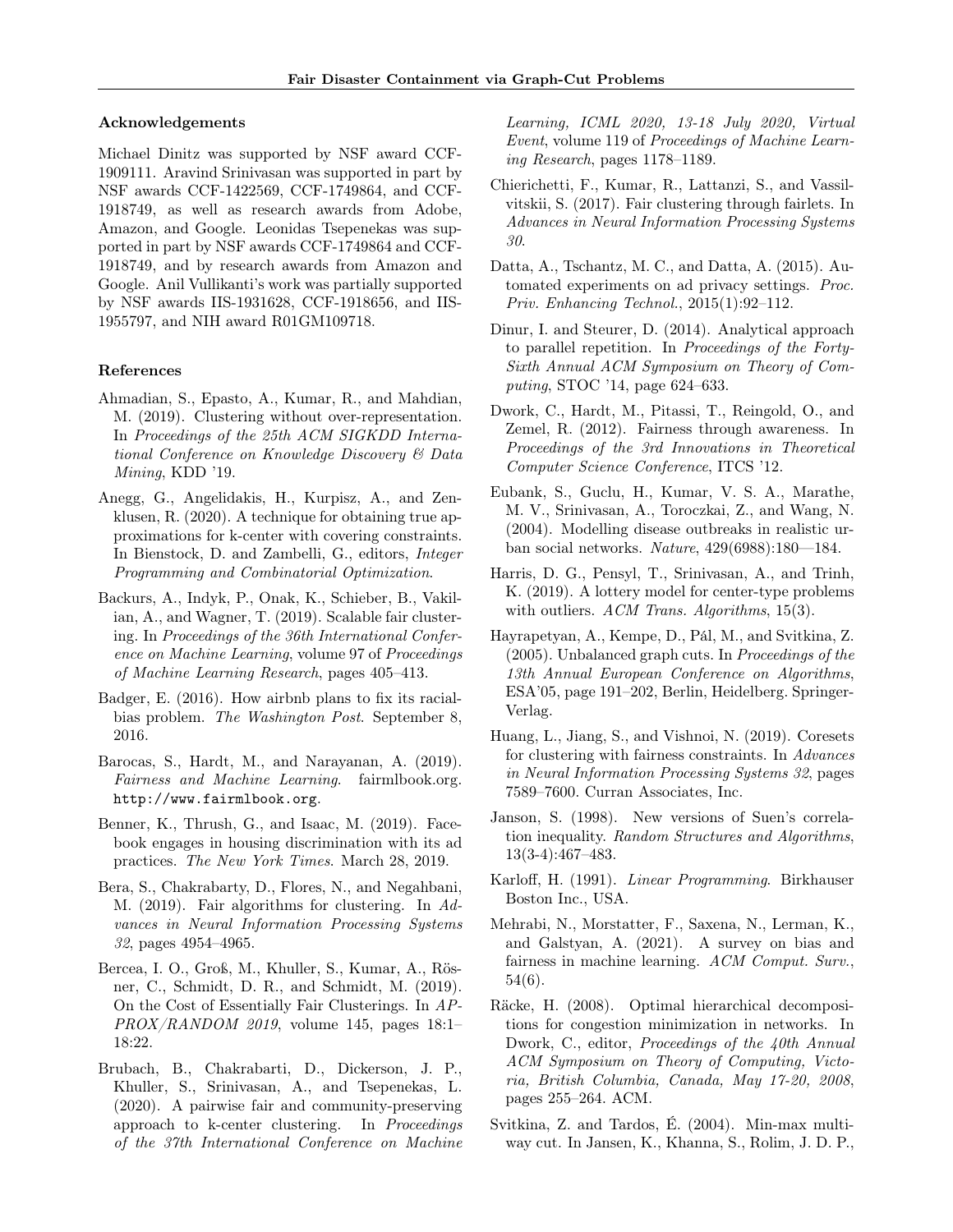and Ron, D., editors, Approximation, Randomization, and Combinatorial Optimization. Algorithms and Techniques, pages 207–218, Berlin, Heidelberg. Springer Berlin Heidelberg.

<span id="page-10-0"></span>Williamson, D. P. and Shmoys, D. B. (2011). The Design of Approximation Algorithms. Cambridge University Press, USA, 1st edition.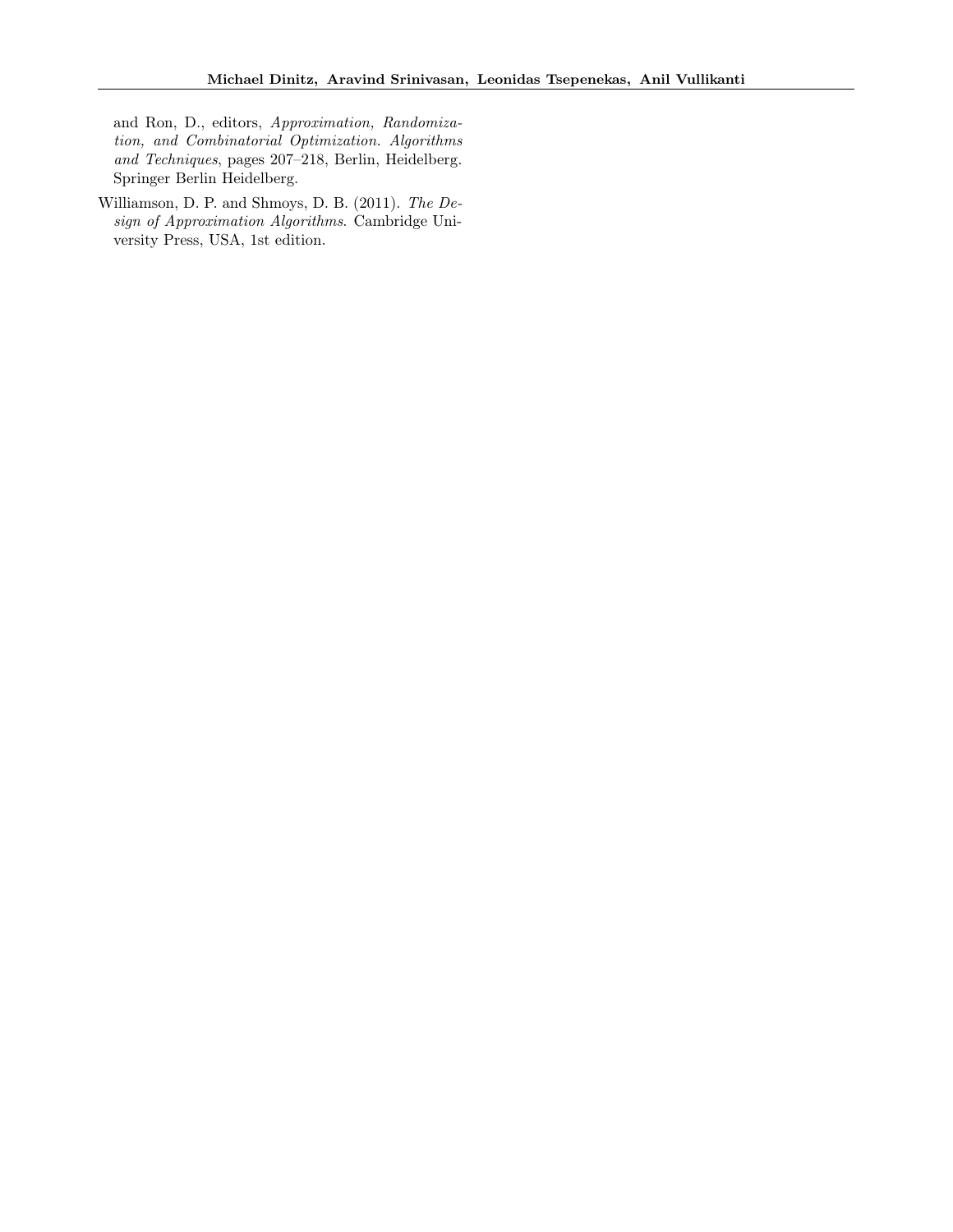# Supplementary Material: Fair Disaster Containment via Graph-Cut Problems

# <span id="page-11-0"></span>A MISSING PROOFS

For the next two proofs we need the following lemma.

<span id="page-11-1"></span>**Lemma A.1** [\(Räcke](#page-9-5) [\(2008\)](#page-9-5)). For any undirected  $G = (V, E)$  with edge costs  $w_e \ge 0$ , we can efficiently construct a collection of trees  $T_1 = (V, E_1), T_2 = (V, E_2), \ldots, T_k = (V, E_k)$  with tree  $T_i$  having an edge-cost function  $w^i : E_i \mapsto \mathbb{R}_{\geq 0}$ , and find non-negative multipliers  $(\lambda_1, \ldots, \lambda_k)$ , such that  $\sum_{i=1}^k \lambda_i = 1$  and  $k = \text{poly}(|V|)$ . Further, for any  $S \subseteq V$  let  $\delta(S)$  be the set of edges in E with exactly one endpoint in S, and  $\delta_i(S)$  denote the set of edges in  $E_i$  with exactly one endpoint in S. Then, for any  $S \subseteq V$ :

- 1.  $w(\delta(S)) \leq w^{i}(\delta_{i}(S))$  for every  $i \in [k]$
- 2.  $\sum_{i=1}^k \lambda_i w^i(\delta_i(S)) \le O(\log n)w(\delta(S))$

**Proof of Lemma [2.2](#page-3-1).** If  $\mathcal{I} = \{V, E, s, w, V_1, \ldots, V_{\gamma}, \vec{f}\}$  is the general instance, we first apply the result of Lemma [A.1](#page-11-1) in order to get a collection of trees  $T_1 = (V, E_1), \ldots, T_k = (V, E_k)$ , where each tree  $T_i$  has an associated edge weight function  $w^i$ . We then use the given algorithm and solve DEMFAIRCUT in each tree instance  $\mathcal{I}_i = \{V, E_i, s, w^i, V_1, \ldots, V_\gamma, \vec{f}\}$ , and get a solution  $F_i \subseteq E_i$  in return. For the solution  $F_i$  we compute for  $\mathcal{I}_i$ , let  $X_i = \text{prot}(V, E_i \setminus F_i, s)$ , and note that the properties of the algorithm ensure  $|X_i \cap V_h| \ge \alpha f_h n_h$ ,  $\forall h \in [\gamma]$ .

After running the algorithm in each tree instance, we find the tree  $T_m$  with  $m = \arg \min_i w(\delta(X_i))$ , and we set our solution for the general graph to be  $\delta(X_m)$ . This means that in our general solution  $X_m \subseteq \text{prot}(V, E \setminus \delta(X_m), s)$ . Combining this observation with the fact that  $|X_m \cap V_h| \ge \alpha f_h n_h$  for all  $h \in [\gamma]$ , implies that in the solution for the general graph we again satisfy all demographic constraints up to an  $\alpha$  violation. We now only have to reason about the cost of  $\delta(X_m)$ .

Let  $X^*$  be the set of vertices not connected to s in the optimal solution of I. If OPT is the value of the latter, then  $w(\delta(X^*)) \leq OPT$ . Also, since  $X^*$  satisfies all  $\gamma$  demographic constraints exactly, the set  $\delta_i(X^*)$  is a feasible solution for  $\mathcal{I}_i$ , and  $OPT_{\mathcal{I}_i} \leq w^i(\delta_i(X^*))$ . Hence, because  $\delta_i(X_i) \subseteq F_i$ :

<span id="page-11-3"></span><span id="page-11-2"></span>
$$
w^{i}(\delta_{i}(X_{i})) \leq \rho \cdot OPT_{\mathcal{I}_{i}} \leq \rho \cdot w^{i}(\delta_{i}(X^{*})) \tag{6}
$$

Using the definition of m and the first property of the trees from Lemma [A.1](#page-11-1) gives

$$
w(\delta(X_m)) \le \sum_{i=1}^k \lambda_i w(\delta(X_i)) \le \sum_{i=1}^k \lambda_i w^i(\delta_i(X_i))
$$
\n<sup>(7)</sup>

Combining [\(6\)](#page-11-2), [\(7\)](#page-11-3) and the second property of Lemma [A.1](#page-11-1) yields

$$
w(\delta(X_m)) \le \rho \sum_{i=1}^k \lambda_i w^i(\delta_i(X^*)) \le \rho \cdot O(\log n) \cdot w(\delta(X^*)) \le \rho \cdot O(\log n) \cdot OPT \qquad \Box
$$

**Proof of Lemma [2.4](#page-3-3).** Let  $\mathcal{I} = (V, E, B, T, w, s, a)$  be an instance of AUXCUT for a general graph. We first apply the result of Lemma [A.1](#page-11-1) in order to get a collection of trees  $T_i = (V, E_i)$  with edge-weight functions  $w^i$ . Then, for each such tree we create an instance  $\mathcal{I}_i = (V, E_i, B \cdot O(\log n), T, w^i, s, a)$ , and we use the given bicriteria algorithm to solve AUXCUT on it. Let  $F_i \subseteq E_i$  the solution we get for  $\mathcal{I}_i$ , and for notational convenience let again  $X_i = \text{prot}(V, E_i \setminus F_i, s)$ . After that, we find the tree  $T_m$  with  $m = \arg \max_i a(X_i)$ , and we set our solution for the general graph to be  $\delta(X_m)$ . This means that in our general solution we again get  $X_m \subseteq \text{prot}(V, E \setminus \delta(X_m), s)$ .